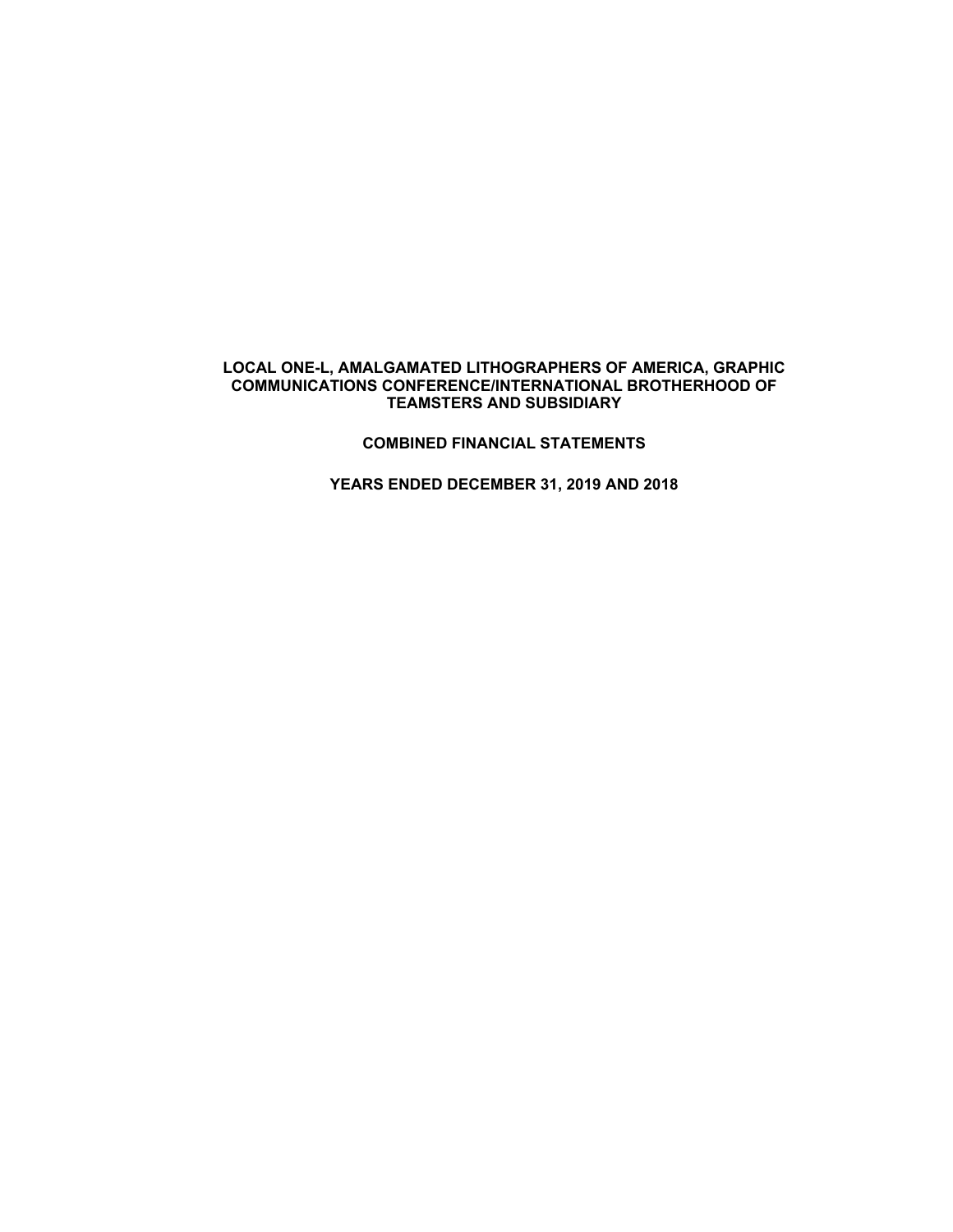## **YEARS ENDED DECEMBER 31, 2019 AND 2018**

# **TABLE OF CONTENTS**

| Page      |
|-----------|
| $1 - 2$   |
|           |
| 3         |
| 4         |
| 5         |
| 6         |
| $7 - 18$  |
|           |
| $19 - 21$ |
| 22        |
| $23 - 24$ |
| 25        |
| $26 - 27$ |
| 28        |
| $29 - 30$ |
|           |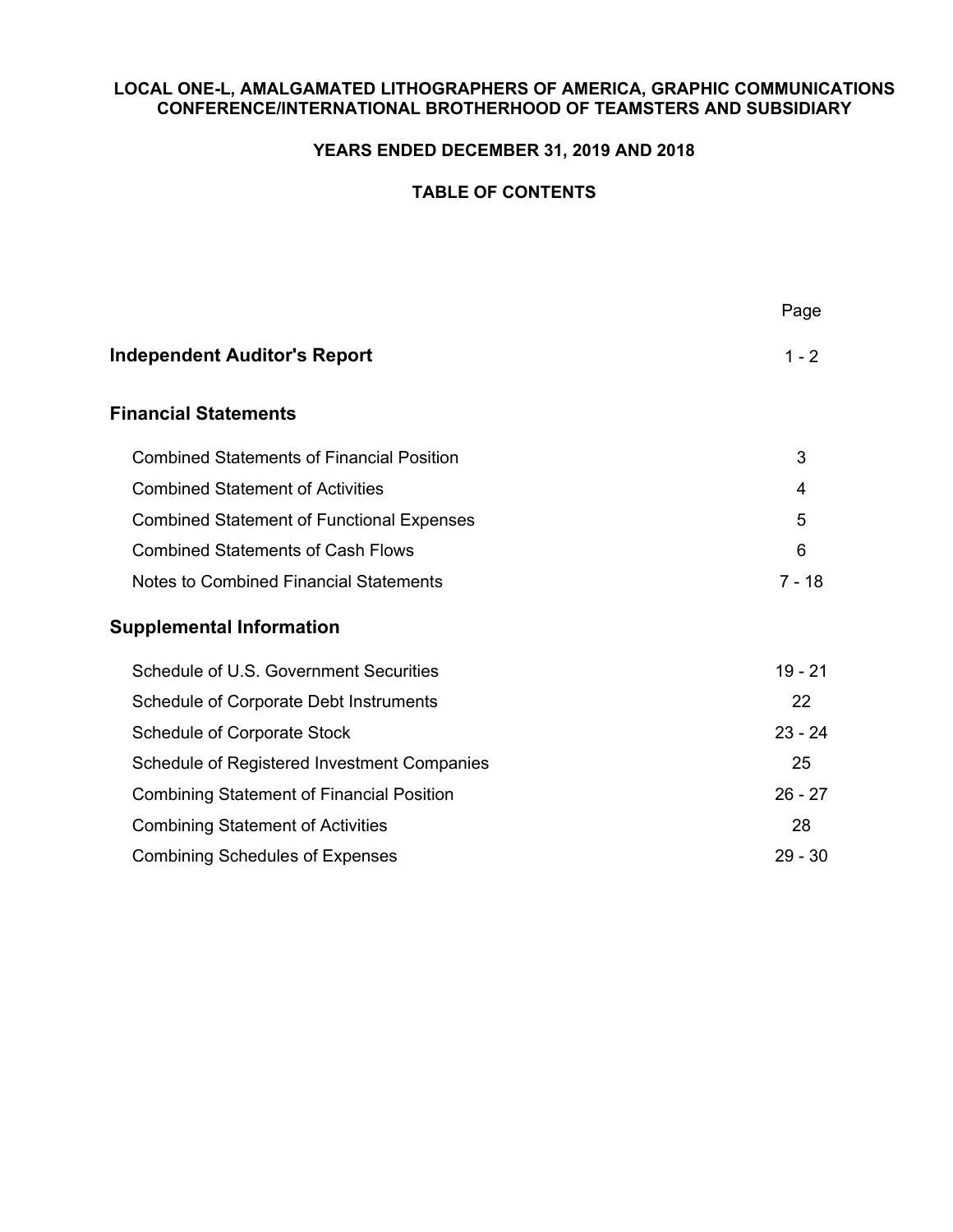

**Please Reply to:** 450 Wireless Boulevard Hauppauge, NY 11788 Telephone: (631) 273-4778 Fax: (631) 273-3488

21 Vernon Street Floral Park, NY 11001 Telephone: (516) 216-5695

485A US Route 1 South Suite 360 Iselin, NJ 08830 Telephone: (732) 268-1301

http://www.snpcpa.com

#### **PARTNERS**

Carol Westfall, CPA Vincent F. Panettieri, CPA Max Capone, CPA James M. Heinzman, CPA Donna Panettieri, CPA Peter M. Murray, CPA Sharon M. Haddad, CPA Gary Waldren, CPA Alexander Campo, CPA.CITP Jennifer Evans, CPA Richard B. Silvestro, CPA Jamie L. Krainski, CPA Vincent A. Gelpi, CPA

 DIRECTORS Stephen Bowen Anthony Sgroi William R. Shannon William Austin Kimberly Lessuk Michael Fox Viorel Kuzma

Executive Board Local One-L, Amalgamated Lithographers of America, Graphic Communications Conference/International Brotherhood of Teamsters and Subsidiary

#### **Report on the Financial Statements**

We have audited the accompanying combined financial statements of the Local One-L, Amalgamated Lithographers of America, Graphic Communications Conference/International Brotherhood of Teamsters and Subsidiary (the "Union") which comprise the combined statements of financial position as of December 31, 2019 and 2018, and the related combined statement of activities, and statement of functional expenses for the year ended December 31, 2019, and combined statements of cash flows for the years ended December 31, 2019 and 2018, and the related notes to the combined financial statements.

## **Management's Responsibility for the Combined Financial Statements**

Management is responsible for the preparation and fair presentation of these combined financial statements in accordance with accounting principles generally accepted in the United States of America; this includes the design, implementation, and maintenance of internal control relevant to the preparation and fair presentation of combined financial statements that are free from material misstatement, whether due to fraud or error.

## **Auditor's Responsibility**

Our responsibility is to express an opinion on these combined financial statements based on our audits. We conducted our audits in accordance with auditing standards generally accepted in the United States of America. Those standards require that we plan and perform the audit to obtain reasonable assurance about whether the combined financial statements are free of material misstatement.

Independent Auditor's Report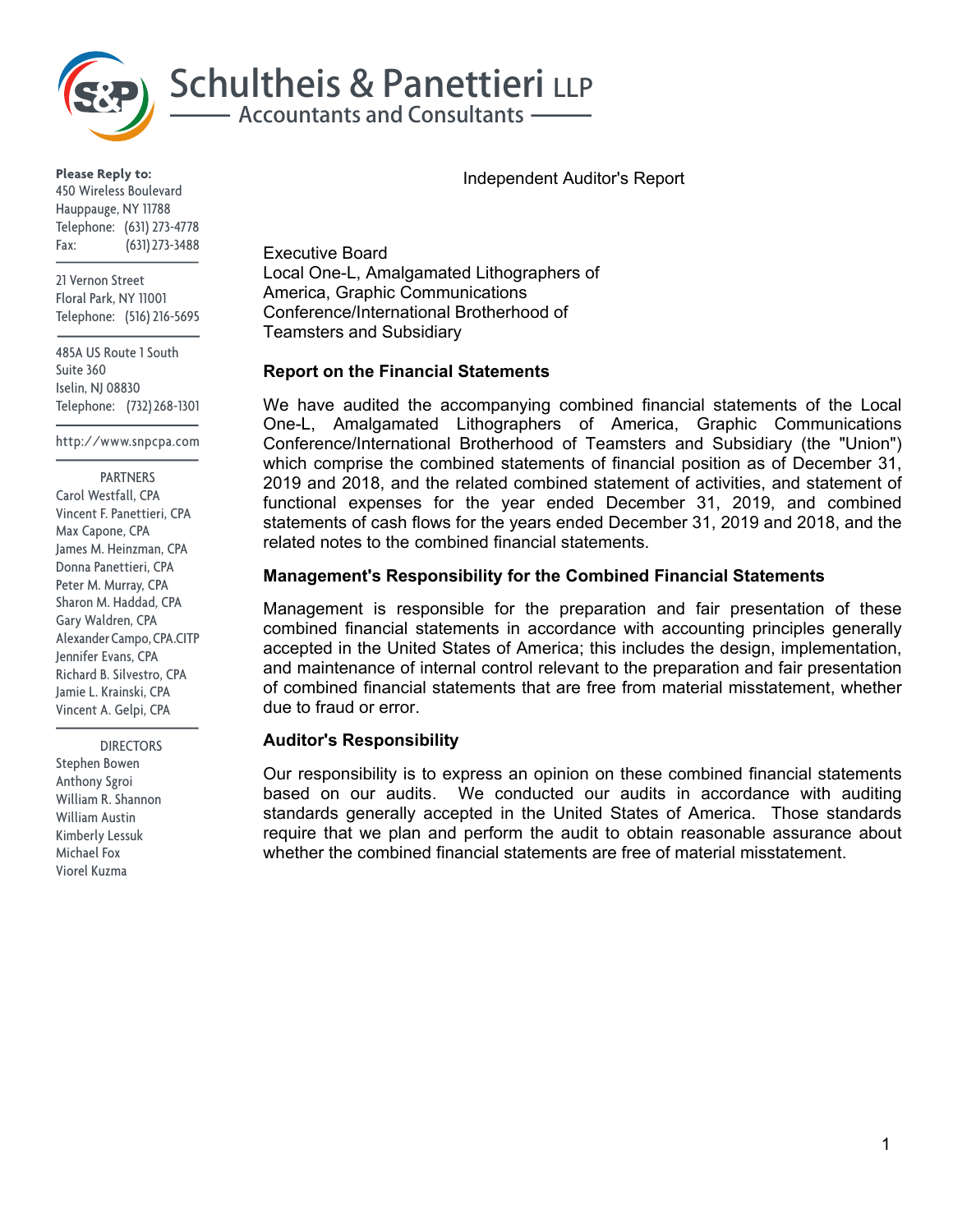An audit involves performing procedures to obtain audit evidence about the amounts and disclosures in the combined financial statements. The procedures selected depend on the auditor's judgment, including the assessment of the risks of material misstatement of the combined financial statements, whether due to fraud or error. In making those risk assessments, the auditor considers internal control relevant to the entity's preparation and fair presentation of the combined financial statements in order to design audit procedures that are appropriate in the circumstances, but not for the purpose of expressing an opinion on the effectiveness of the entity's internal control. Accordingly, we express no such opinion. An audit also includes evaluating the appropriateness of accounting policies used and the reasonableness of significant accounting estimates made by management, as well as evaluating the overall presentation of the combined financial statements.

We believe that the audit evidence we have obtained is sufficient and appropriate to provide a basis for our audit opinion.

#### **Opinion**

In our opinion, the combined financial statements referred to above present fairly, in all material respects, the financial position of the Union as of December 31, 2019 and 2018, and its changes in net assets for the year ended December 31, 2019 and its cash flows for the years ended December 31, 2019 and 2018, in accordance with accounting principles generally accepted in the United States of America.

#### **Report on Summarized Comparative Information**

We have previously audited the Union's December 31, 2018 combined financial statements, and we expressed an unmodified audit opinion on those combined audited financial statements in our report dated June 05, 2019. In our opinion, the summarized comparative information presented herein as of and for the year ended December 31, 2018 is consistent, in all material respects, with the audited financial statements from which it has been derived.

#### **Report on Supplemental Information**

Our audits were conducted for the purpose of forming an opinion on the combined financial statements as a whole. The supplemental information on pages 19 through 30 is presented for purposes of additional analysis and is not a required part of the combined financial statements. Such information is the responsibility of management and was derived from and relates directly to the underlying accounting and other records used to prepare the combined financial statements. The information has been subjected to the auditing procedures applied in the audits of the combined financial statements and certain additional procedures, including comparing and reconciling such information directly to the underlying accounting and other records used to prepare the combined financial statements or to the combined financial statements themselves, and other additional procedures in accordance with auditing standards generally accepted in the United States of America. In our opinion, the information is fairly stated in all material respects in relation to the combined financial statements as a whole.

Schultkers & Panettieri, LLP

Hauppauge, New York July 1, 2020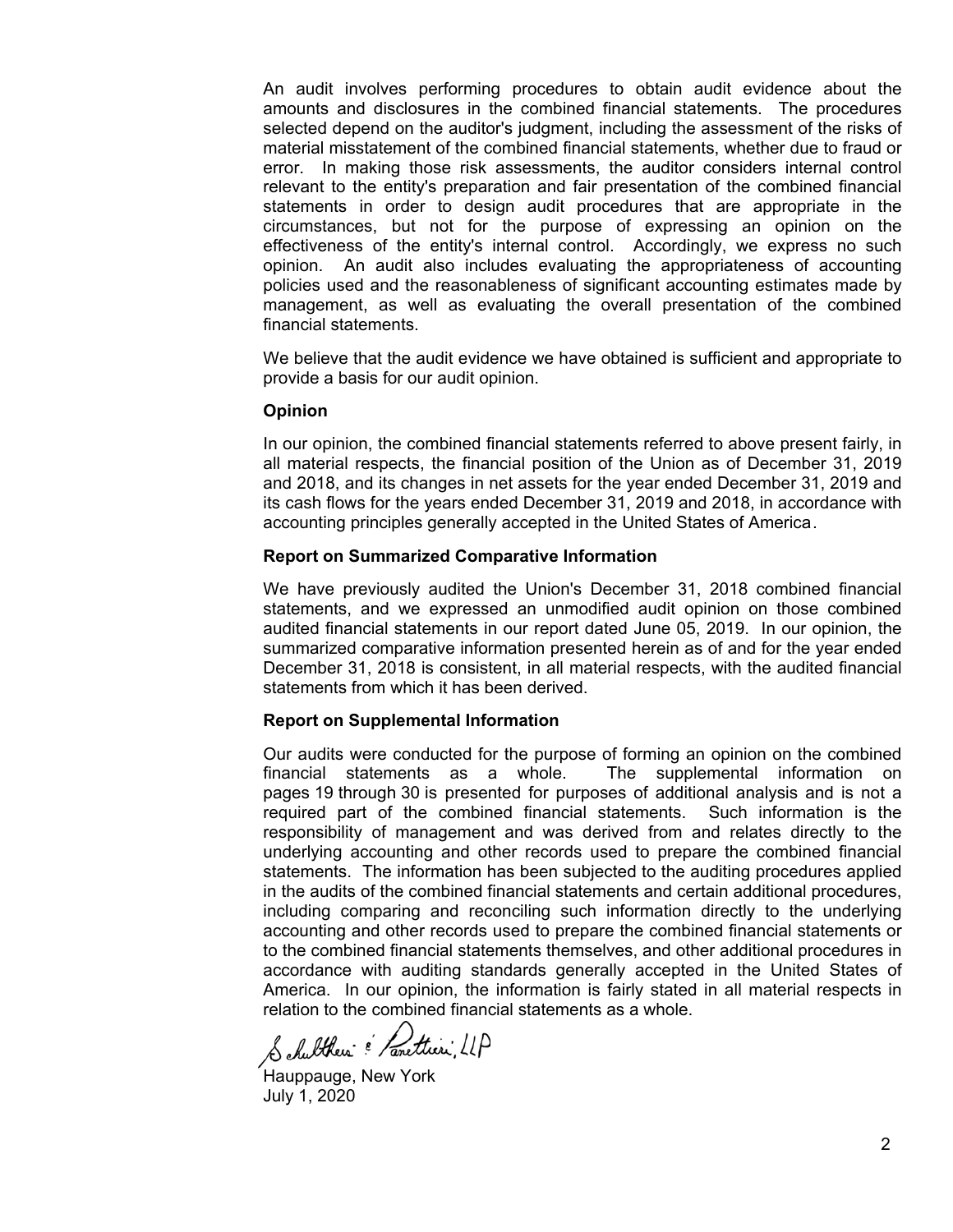## **COMBINED STATEMENTS OF FINANCIAL POSITION**

# **DECEMBER 31, 2019 AND 2018**

|                                                                 | 2019             |               | 2018           |
|-----------------------------------------------------------------|------------------|---------------|----------------|
| <b>Assets</b>                                                   |                  |               |                |
| <b>Current assets</b>                                           |                  |               |                |
| Cash and cash equivalents                                       | \$<br>620,500 \$ |               | 916,098        |
| Investments - at fair value                                     | 24,343,094       |               | 21,272,306     |
| <b>Receivables</b>                                              |                  |               |                |
| Members dues and assessments                                    | 42,000           |               | 66,000         |
| Accrued interest and dividends                                  | 25,800           |               | 23,560         |
| Related organizations                                           |                  |               | 506,947        |
| Other                                                           | 15,926           |               | 147,474        |
| Prepaid expenses                                                | 385,079          |               | 336,948        |
| Deferred leasing commissions                                    | 110,347          |               | 133,204        |
| <b>Total current assets</b>                                     | 25,542,746       |               | 23,402,537     |
| Property and equipment - net                                    | 1,909,538        |               | 1,500,076      |
| <b>Total assets</b>                                             | \$ 27,452,284    |               | \$24,902,613   |
| <b>Liabilities and Net Assets</b><br><b>Current liabilities</b> |                  |               |                |
| Accounts payable and accrued expenses                           | \$<br>222,531    | \$            | 221,939        |
| Related organizations                                           | 87,688           |               | $\blacksquare$ |
| Withdrawal liability - current                                  | 95,792           |               | 95,792         |
| Tenants' security deposits                                      | 114,300          |               | 114,300        |
| <b>Total current liabilities</b>                                | 520,311          |               | 432,031        |
| Withdrawal liability - long-term                                | 1,496,866        |               | 1,496,866      |
| <b>Other liabilities</b>                                        | 25,000           |               | 23,000         |
| <b>Total liabilities</b>                                        | 2,042,177        |               | 1,951,897      |
| <b>Net assets</b>                                               |                  |               |                |
| <b>Without restrictions</b>                                     | (1,873,245)      |               | (766, 357)     |
| With restrictions                                               | 27,283,352       |               | 23,717,073     |
| <b>Total net assets</b>                                         | 25,410,107       |               | 22,950,716     |
| <b>Total liabilities and net assets</b>                         | \$<br>27,452,284 | $\frac{1}{2}$ | 24,902,613     |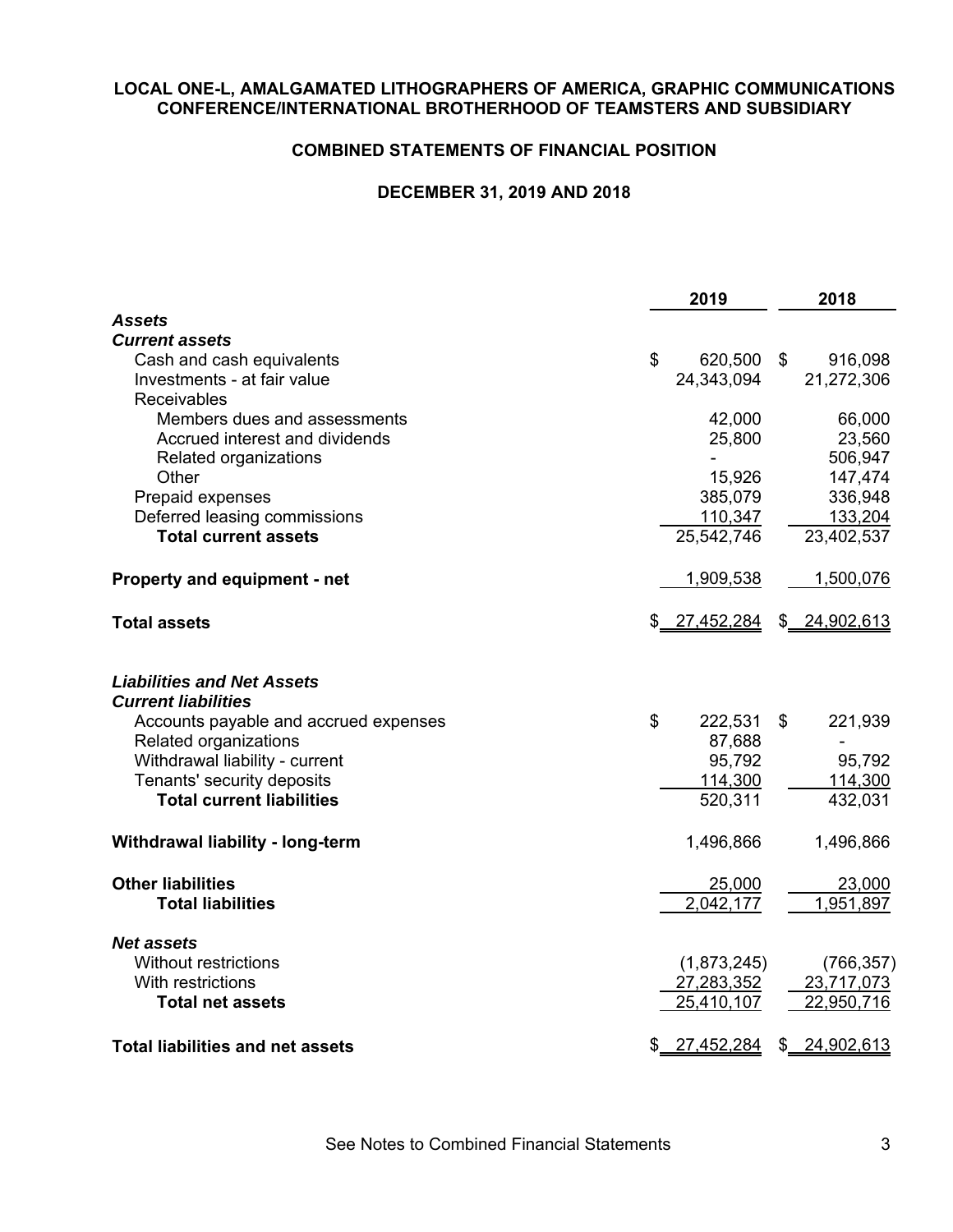## **COMBINED STATEMENT OF ACTIVITIES**

## **YEAR ENDED DECEMBER 31, 2019**

|                                           | 2019 |                                       |    |                                    |               |    |             |
|-------------------------------------------|------|---------------------------------------|----|------------------------------------|---------------|----|-------------|
|                                           |      | <b>Without</b><br><b>Restrictions</b> |    | <b>With</b><br><b>Restrictions</b> | <b>Total</b>  |    | 2018        |
| <b>Revenue and Support</b>                |      |                                       |    |                                    |               |    |             |
| Members dues and                          |      |                                       |    |                                    |               |    |             |
| assessments                               | \$   | 381,084                               | \$ |                                    | \$<br>381,084 | \$ | 409,072     |
| Net investment income (loss)              |      | 1,249                                 |    | 4,123,182                          | 4,124,431     |    | (356, 950)  |
| Rent                                      |      |                                       |    | 2,692,233                          | 2,692,233     |    | 2,795,537   |
| Other                                     |      | 4,178                                 |    | 40,400                             | 44,578        |    | 26,459      |
| Net assets released from<br>restrictions: |      |                                       |    |                                    |               |    |             |
| Satisfaction of program<br>restrictions   |      |                                       |    |                                    |               |    |             |
|                                           |      | 1,065,050                             |    | (1,065,050)                        |               |    |             |
| <b>Total revenue and support</b>          |      | 1,451,561                             |    | 5,790,765                          | 7,242,326     |    | 2,874,118   |
| <b>Expenses</b>                           |      |                                       |    |                                    |               |    |             |
| Program services                          |      | 3,706,685                             |    |                                    | 3,706,685     |    | 3,462,738   |
| Management and general                    |      | 1,076,250                             |    |                                    | 1,076,250     |    | 945,249     |
|                                           |      |                                       |    |                                    |               |    |             |
| <b>Total expenses</b>                     |      | 4,782,935                             |    |                                    | 4,782,935     |    | 4,407,987   |
| <b>Change in net assets</b>               |      | (3,331,374)                           |    | 5,790,765                          | 2,459,391     |    | (1,533,869) |
| <b>Net assets</b>                         |      |                                       |    |                                    |               |    |             |
| Beginning of year                         |      | (766, 357)                            |    | 23,717,073                         | 22,950,716    |    | 24,484,585  |
| <b>Transfer out</b>                       |      | (75, 514)                             |    | (2,300,000)                        | (2,375,514)   |    | (3,327,142) |
| Transfer in                               |      | 2,300,000                             |    | 75,514                             | 2,375,514     |    | 3,327,142   |
| End of year                               |      | (1,873,245)                           |    | 27,283,352                         | 25,410,107    | S  | 22,950,716  |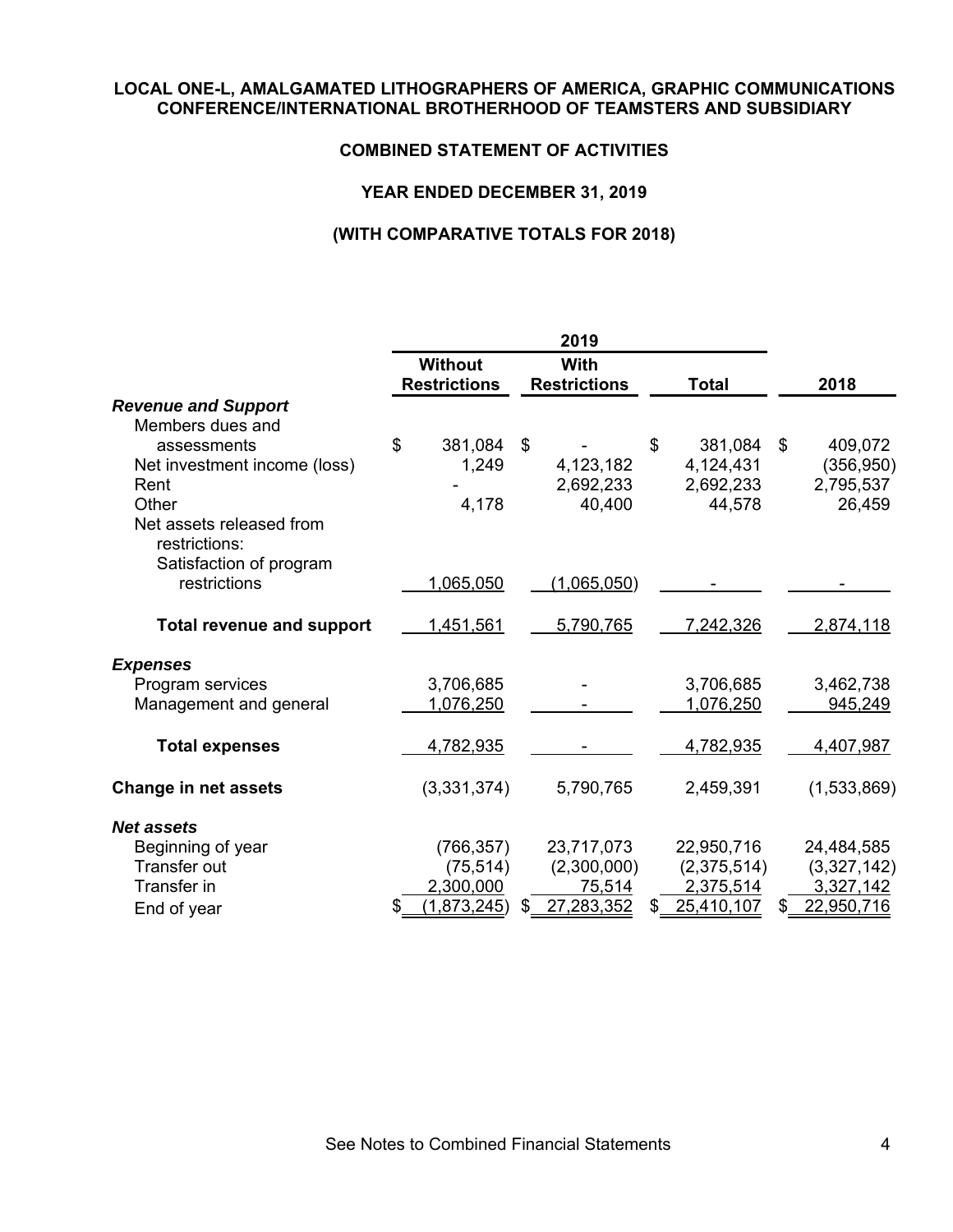## **COMBINED STATEMENT OF FUNCTIONAL EXPENSES**

## **YEAR ENDED DECEMBER 31, 2019**

|                                  | 2019 |                            |    |                                  |                 |                 |
|----------------------------------|------|----------------------------|----|----------------------------------|-----------------|-----------------|
|                                  |      | Program<br><b>Services</b> |    | <b>Management</b><br>and General | <b>Total</b>    | 2018            |
| Payroll and allowances           | \$   | 1,189,484                  | \$ | 585,865                          | \$<br>1,775,349 | \$<br>1,810,771 |
| Payroll taxes                    |      | 88,029                     |    | 43,358                           | 131,387         | 134,795         |
| Employee benefits                |      | 334,961                    |    | 164,981                          | 499,942         | 468,721         |
| <b>Utilities</b>                 |      | 32,510                     |    | 16,013                           | 48,523          | 56,059          |
| Real estate taxes                |      | 328,991                    |    | 162,041                          | 491,032         | 467,856         |
| Building maintenance and repairs |      | 125,899                    |    | 62,010                           | 187,909         | 127,930         |
| Telephone                        |      | 19,922                     |    | 9,813                            | 29,735          | 29,106          |
| Lithography                      |      | 11,034                     |    | 5,434                            | 16,468          | 28,298          |
| Postage                          |      | 9,641                      |    | 4,749                            | 14,390          | 24,000          |
| Office                           |      | 61,550                     |    | 30,316                           | 91,866          | 107,276         |
| Legal                            |      | 60,337                     |    | 29,718                           | 90,055          | 212,111         |
| Accounting                       |      |                            |    | 85,000                           | 85,000          | 87,000          |
| Consulting                       |      | 75,844                     |    | $\blacksquare$                   | 75,844          | 63,364          |
| Insurance                        |      | 78,002                     |    | 38,419                           | 116,421         | 94,436          |
| Auto                             |      | 33,107                     |    |                                  | 33,107          | 29,347          |
| Conferences and meetings         |      | 67,379                     |    |                                  | 67,379          | 66,078          |
| Per capita taxes                 |      | 161,854                    |    |                                  | 161,854         | 150,658         |
| Ads, journals and participations |      |                            |    | 10,451                           | 10,451          | 10,060          |
| <b>Equipment rental</b>          |      | 19,929                     |    | 9,816                            | 29,745          | 30,657          |
| Real estate commissions          |      |                            |    | 22,857                           | 22,857          | 22,857          |
| Member benefits                  |      | 147,022                    |    |                                  | 147,022         | 126,944         |
| Withdrawal liability             |      | 130,573                    |    |                                  | 130,573         | 95,791          |
| Member assistance program -      |      |                            |    |                                  |                 |                 |
| active                           |      | 437,500                    |    |                                  | 437,500         | 407,400         |
| Member assistance program -      |      |                            |    |                                  |                 |                 |
| retiree                          |      | 458,500                    |    |                                  | 458,500         | 489,300         |
| Bad debt expense                 |      | 250,000                    |    |                                  | 250,000         |                 |
| Depreciation                     |      | 68,902                     |    | 33,937                           | 102,839         | 98,581          |
| Reimbursements from related      |      |                            |    |                                  |                 |                 |
| organizations                    |      | (484, 285)                 |    | <u>(238,528)</u>                 | (722, 813)      | (831, 409)      |
| <b>Total expenses</b>            | \$   | 3,706,685                  | \$ | 1,076,250                        | \$<br>4,782,935 | \$<br>4,407,987 |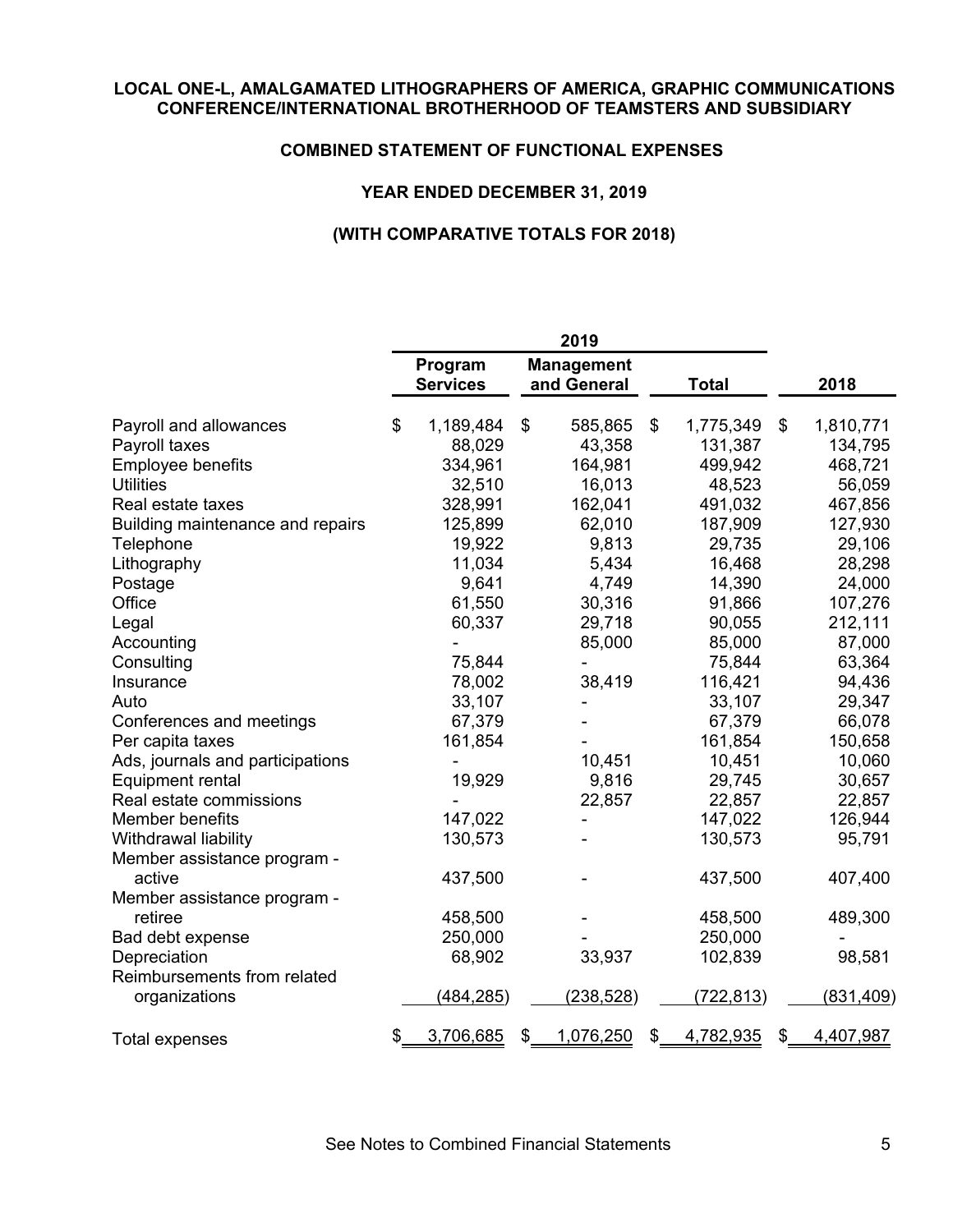## **COMBINED STATEMENTS OF CASH FLOWS**

## **YEARS ENDED DECEMBER 31, 2019 AND 2018**

|                                                                      | 2019               | 2018                 |
|----------------------------------------------------------------------|--------------------|----------------------|
| <b>Cash Flows from Operating Activities:</b>                         |                    |                      |
| <b>Change in net assets</b>                                          | \$<br>2,459,391 \$ | (1,533,869)          |
| Adjustments to reconcile change in net assets to net cash            |                    |                      |
| provided by (used in) operating activities:                          |                    |                      |
| Depreciation                                                         | 102,839            | 98,581               |
| Net (appreciation) depreciation in fair value of investments         | (3,668,798)        | 791,858              |
| Receivable - Members dues and assessments                            | 24,000             | (12,000)             |
| Receivable - Accrued interest and dividends                          | (2, 240)           | (53)                 |
| Due from related organizations                                       | 594,635            | (16, 149)            |
| Receivable - Other                                                   | 131,548            | (91, 432)            |
| Prepaid expenses                                                     | (48, 131)          | (42, 309)            |
| Deferred leasing commissions                                         | 22,857             | 22,857               |
| Accounts payable and accrued expenses                                | 592                | 28,198               |
| Withdrawal liability                                                 |                    | (13, 122)            |
| Tenants' security deposits                                           |                    | (56, 500)            |
| <b>Other liabilities</b>                                             | 2,000              | 4,000                |
| Net cash used in operating activities                                | (381, 307)         | (819, 940)           |
| <b>Cash Flows from Investing Activities:</b>                         |                    |                      |
| Purchase of investments                                              | (5,506,232)        | (7, 120, 348)        |
| Sale of investments                                                  | 6,104,242          | 6,897,570            |
| Purchase of property and equipment                                   | (512, 301)         | (112,950)            |
| Net cash provided by (used in) investing activities                  | 85,709             | (335, 728)           |
| Net decrease in cash and cash equivalents                            | (295, 598)         | (1, 155, 668)        |
| <b>Cash and cash equivalents</b><br>Beginning of year<br>End of year | 916,098<br>620,500 | 2,071,766<br>916,098 |
|                                                                      |                    |                      |

## *Supplemental cash flow information:*

There were no cash outlays for interest or income taxes during the years ended December 31, 2019 and 2018.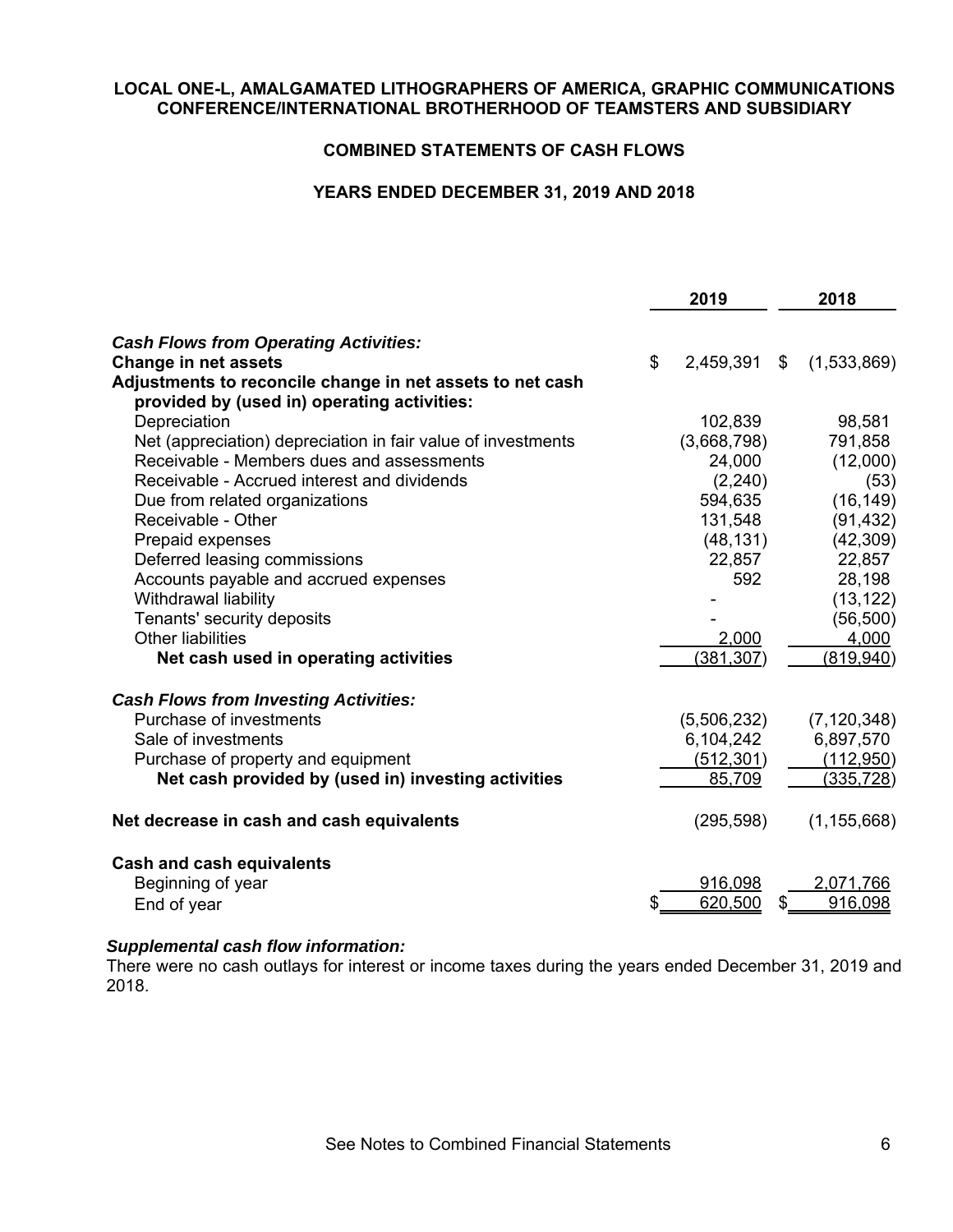## **NOTES TO COMBINED FINANCIAL STATEMENTS**

## **YEARS ENDED DECEMBER 31, 2019 AND 2018**

## **Note 1 - Description of Union and Significant Accounting Policies**

#### *General*

The Local One-L, Amalgamated Lithographers of America, Graphic Communications Conference/International Brotherhood of Teamsters and Subsidiary (the "Union") was established to represent employees covered by collective bargaining agreements between the Union and various employers in the graphic communications industry in the New York metropolitan area.

The objectives of the Union as the representative of its members, are to improve working conditions and living standards of members through collective bargaining, education, training and employee benefits and to establish necessary procedures for the amicable adjustment of all disputes which may arise between employers and employees.

The combined financial statements include accounts of the General Fund and its subsidiary, Amalithone Realty Corp. ("Amalithone"), a building corporation established as a nominee of the Union to hold title to real estate located at 113 University Place, New York, NY, 10003, and the Grantor Trust of Local One, ALA ("Trust"), a trust established as a nominee of the Union to hold investments and collect income on the investments for the benefit of the Union and its members in good standing. All interfund transactions and accounts have been eliminated.

Management has evaluated subsequent events through the date of the auditor's report, the date the financial statements were available to be issued.

#### *Basis of accounting*

The financial statements are presented on the accrual basis of accounting.

## *Use of estimates*

The preparation of financial statements in conformity with accounting principles generally accepted in the United States of America requires management to make estimates and assumptions that affect the amounts reported in the financial statements and accompanying notes. Actual results could differ from these estimates.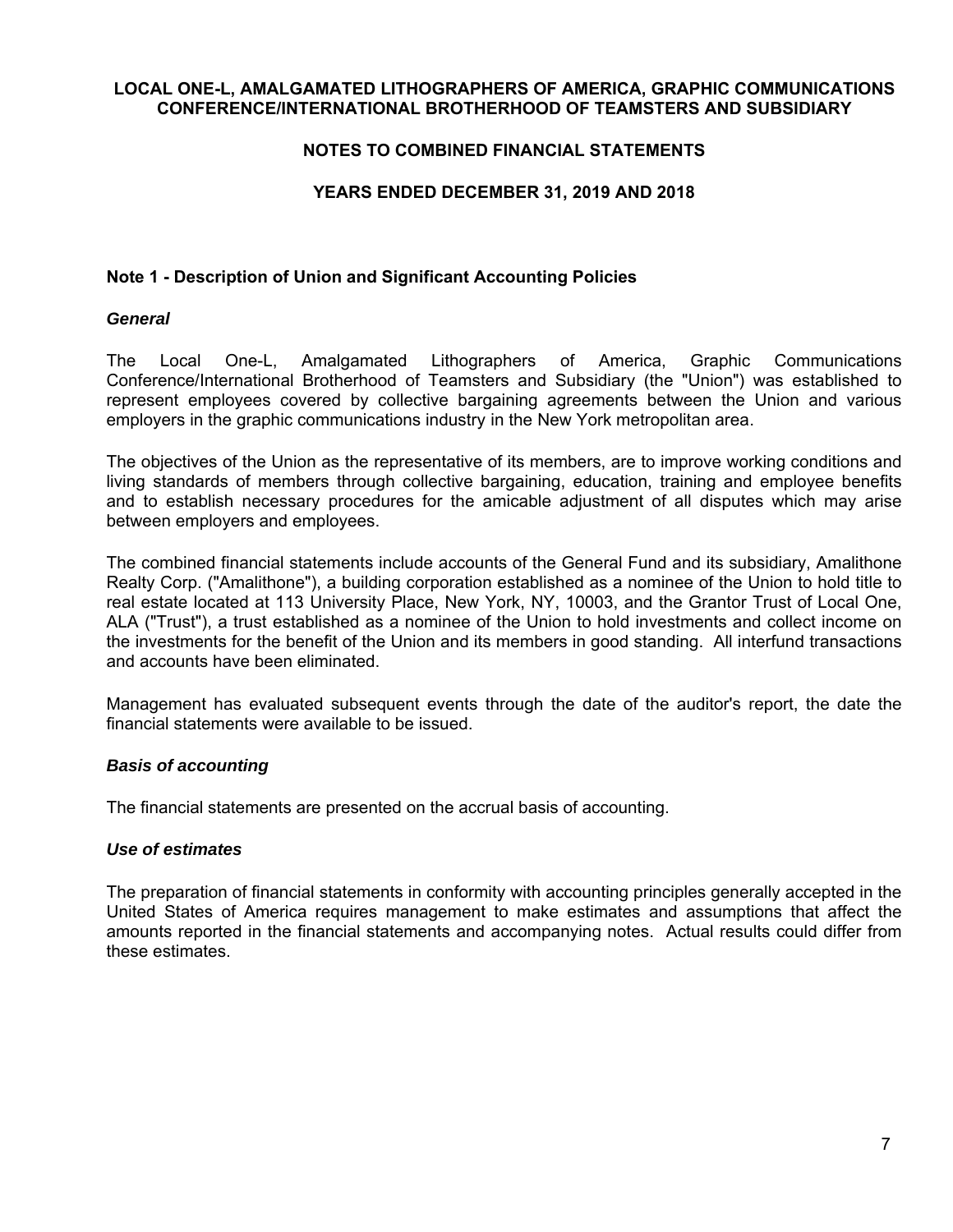## **NOTES TO COMBINED FINANCIAL STATEMENTS**

## **YEARS ENDED DECEMBER 31, 2019 AND 2018**

## **Note 1 - Description of Organization and Significant Accounting Policies (cont'd)**

#### *Investment valuation and income recognition*

The Union's investments are stated at fair value. See "Fair value measurements" footnote for additional information.

Purchases and sales of securities are recorded on a trade-date basis. Interest income is recorded on the accrual basis. Dividends are recorded on the ex-dividend date. Net appreciation/(depreciation) includes the Union's gains and losses on investments bought and sold as well as held during the year.

#### *Administrative expense allocation*

The administrative office is occupied by the Union and various affiliated organizations. Certain expenses not specifically applicable to a particular entity are allocated based on the estimated benefit received by each entity. Amounts reported as receivable from related organizations or payable to related organizations generally include balances for shared expenses.

Reimbursements received from related organizations for the years ended December 31, 2019 and 2018 were \$722,813 and \$831,409, respectively.

#### *Functional allocation of expenses*

The financial statements report certain categories of expenses that are attributable to more than one function. Expenditures classified as program services relate primarily to the tax exempt purpose of the organization. Expenditures classified as management and general relate primarily to administrative functions. All expenses are allocated in a manner that best reflects the actual costs associated with each function, primarily based on estimates of time and effort.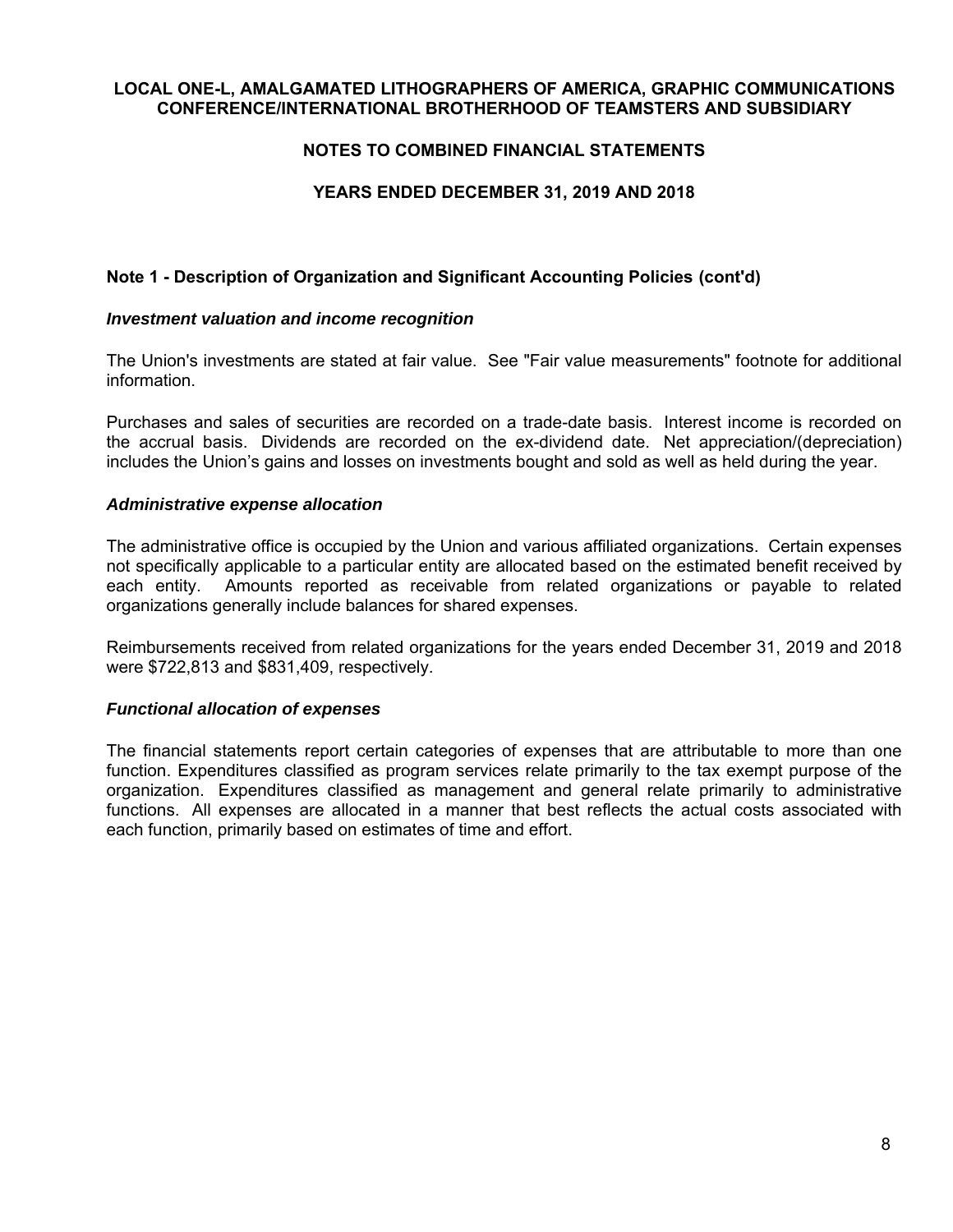## **NOTES TO COMBINED FINANCIAL STATEMENTS**

## **YEARS ENDED DECEMBER 31, 2019 AND 2018**

#### **Note 2 - Cash and cash equivalents**

|                                          |    | 2019             |      | 2018             |
|------------------------------------------|----|------------------|------|------------------|
| Interest bearing<br>Non-interest bearing | ß. | 618,500<br>2,000 | - \$ | 914,098<br>2,000 |
| Total                                    | £. | 620,500          |      | 916,098          |

The Union considers all highly liquid investments with maturities of 3 months or less, including money market funds, savings accounts and certificates of deposit, to be cash equivalents. Fair value of these investments was considered to be cost.

At times throughout the years the Union may have, on deposit in banks, amounts in excess of FDIC insurance limits. The Union has not experienced any losses in such accounts and the Officers believe it is not exposed to any significant credit risks.

#### **Note 3 - Investments**

The Union's investments are summarized as indicated below.

|                                                                |   | 2019              |   | 2018              |
|----------------------------------------------------------------|---|-------------------|---|-------------------|
|                                                                |   | <b>Fair Value</b> |   | <b>Fair Value</b> |
| Investments at fair value as determined by quoted market price |   |                   |   |                   |
| U.S. government securities                                     | S | 2,907,156         | S | 2,695,563         |
| Corporate debt instruments                                     |   | 709,736           |   | 673,930           |
| Corporate stock                                                |   | 8,011,715         |   | 6,893,358         |
| Registered investment companies                                |   | 12,714,487        |   | 11,009,455        |
| Total                                                          |   | \$24,343,094      |   | \$21,272,306      |

#### **Note 4 - Fair value measurements**

The framework for measuring fair value provides a fair value hierarchy that prioritizes the inputs to valuation techniques used to measure fair value. The hierarchy gives the highest priority to unadjusted quoted prices in active markets for identical assets or liabilities (level 1 measurements) and the lowest priority to unobservable inputs (level 3 measurements). The three levels of the fair value hierarchy are described as follows:

Level 1 inputs to the valuation methodology are unadjusted quoted prices, in active markets, for identical assets that the Union has the ability to access.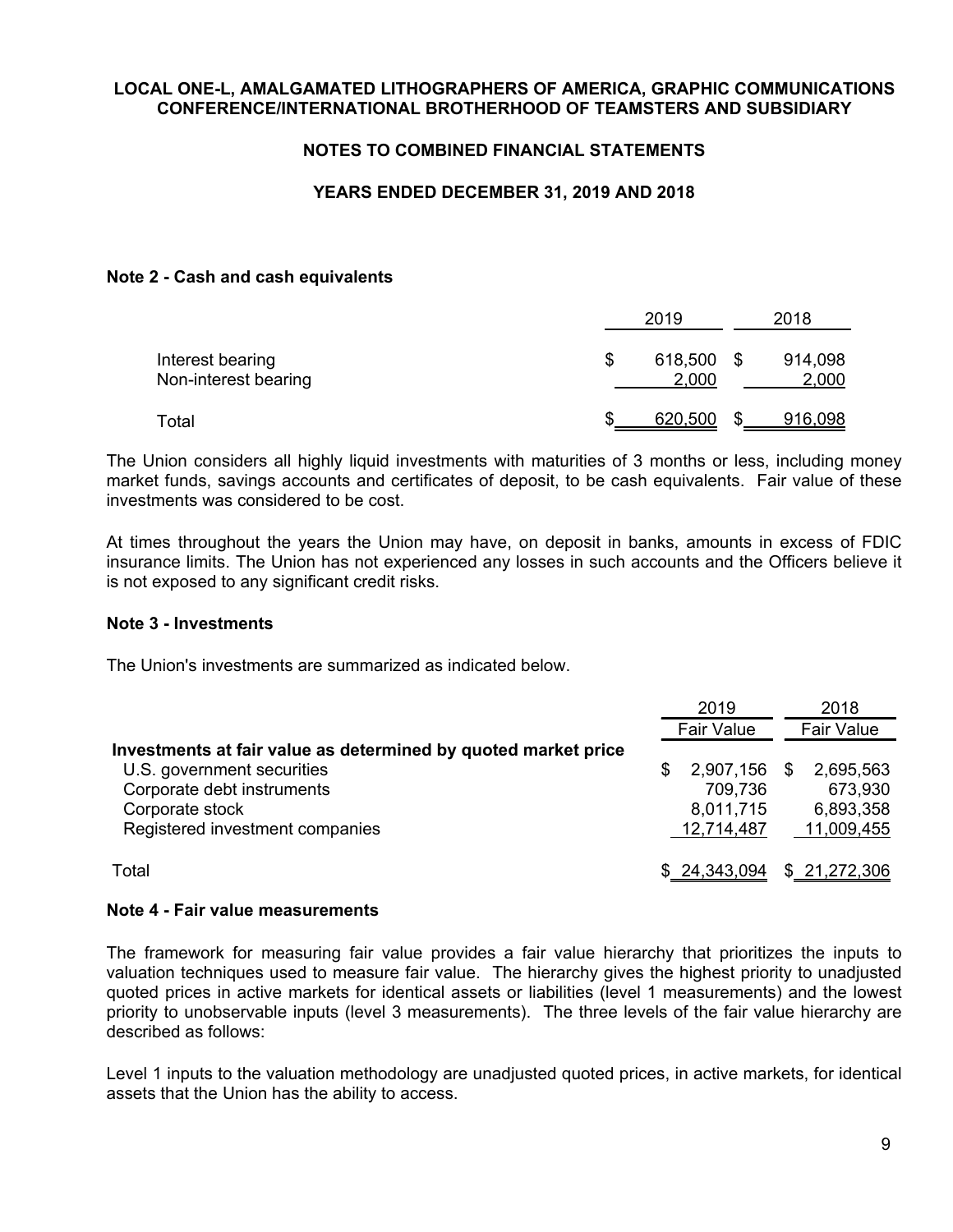## **NOTES TO COMBINED FINANCIAL STATEMENTS**

## **YEARS ENDED DECEMBER 31, 2019 AND 2018**

#### **Note 4 - Fair value measurements (cont'd)**

Level 2 inputs to the valuation methodology include: quoted prices for similar assets in active markets, quoted prices for identical or similar assets in inactive markets, inputs other than quoted prices that are observable for the asset, and inputs that are derived principally from or corroborated by observable market data by correlation or other means. If the asset has a specified (contractual) term, the level 2 input must be observable for substantially the full term of the asset.

Level 3 inputs to the valuation methodology are unobservable and significant to the fair value measurement. Level 3 inputs are generally based on the best information available which may include the reporting entity's own assumptions and data.

The asset's fair value measurement level within the fair value hierarchy is based on the lowest level of any input that is significant to the fair value measurement. Valuation techniques used need to maximize the use of observable inputs and minimize the use of unobservable inputs.

U.S. government securities, corporate debt instruments, corporate stock and registered investment companies: Valued at the closing price reported in the active market in which the securities are traded.

The preceding methods may produce a fair value calculation that may not be indicative of net realizable value or reflective of future fair values. Furthermore, although the Union believes its valuation methods are appropriate and consistent with other market participants, the use of different methodologies or assumptions to determine the fair value of certain financial instruments could result in a different fair value measurement at the reporting date.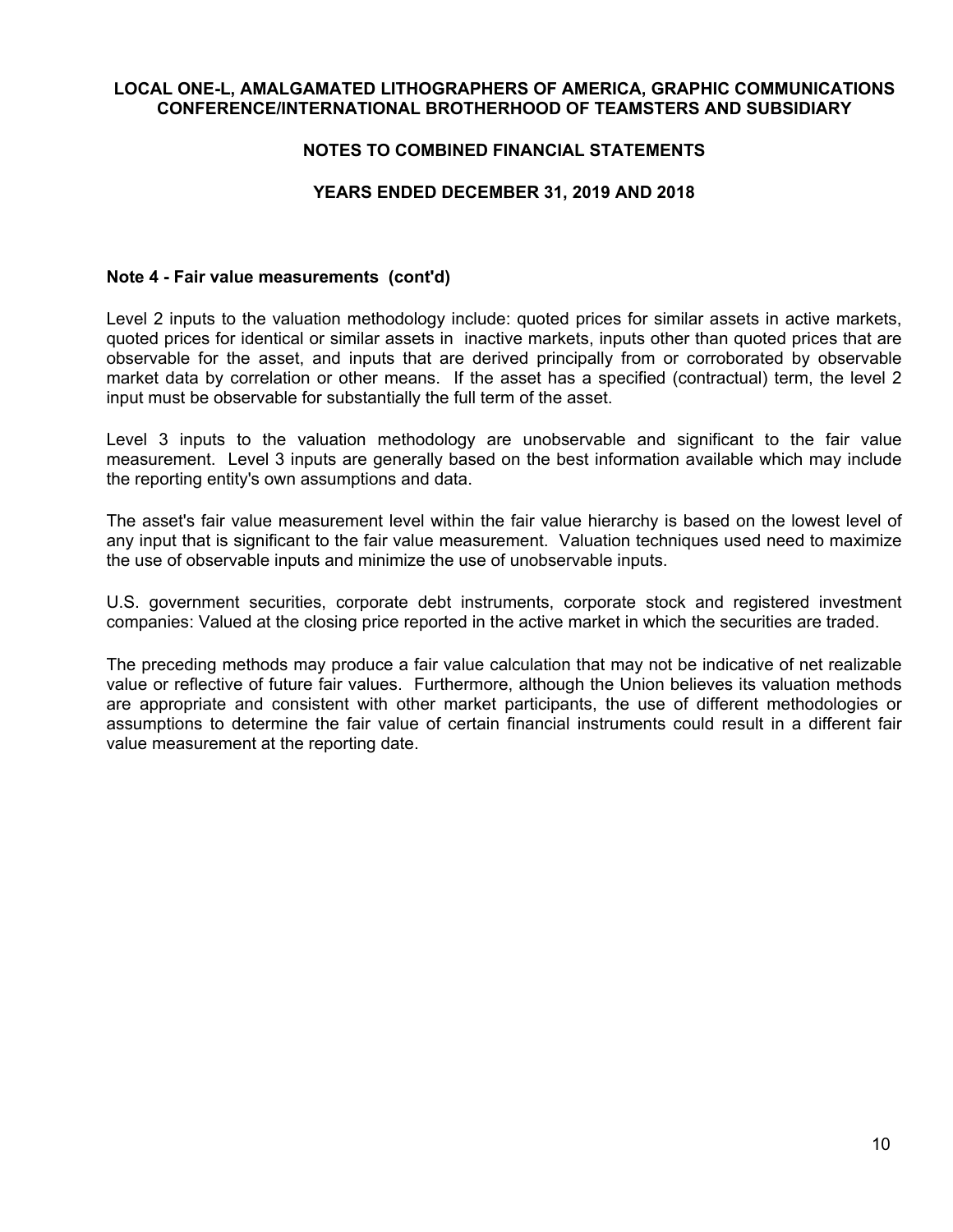## **NOTES TO COMBINED FINANCIAL STATEMENTS**

## **YEARS ENDED DECEMBER 31, 2019 AND 2018**

## **Note 4 - Fair value measurements (cont'd)**

The following table sets forth, by level within the fair value hierarchy, the Union's investments, as of December 31, 2019, with fair value measurements on a recurring basis:

|                                                                                                           | 2019            |     | Level 1      | Level 2 | Level 3 |
|-----------------------------------------------------------------------------------------------------------|-----------------|-----|--------------|---------|---------|
| <b>Investments at fair value as</b><br>determined by quoted<br>market price<br>U.S. government securities |                 |     |              |         |         |
| U.S. treasury securities                                                                                  | \$<br>2,639,908 | \$  | 2,639,908 \$ |         | \$      |
| Mortgage backed securities                                                                                | 267,248         |     |              | 267,248 |         |
| Corporate debt instruments                                                                                |                 |     |              |         |         |
| A or above credit rating                                                                                  | 170,215         |     |              | 170,215 |         |
| Below A credit rating                                                                                     | 539,521         |     |              | 539,521 |         |
| Corporate stock                                                                                           |                 |     |              |         |         |
| Large cap equity                                                                                          | 7,817,344       |     | 7,817,344    |         |         |
| Other                                                                                                     | 194,371         |     | 194,371      |         |         |
| Registered investment<br>companies                                                                        |                 |     |              |         |         |
| Intermediate-term bond                                                                                    | 5,559,019       |     | 5,559,019    |         |         |
| Large blend                                                                                               | 5,995,309       |     | 5,995,309    |         |         |
| Short-term bond                                                                                           | 1,068,605       |     | 1,068,605    |         |         |
| Other                                                                                                     | 91,554          |     | 91,554       |         |         |
| Total assets in the fair value<br>hierarchy                                                               | 24,343,094      | \$. | 23,366,110   | 976,984 | \$      |
|                                                                                                           |                 |     |              |         |         |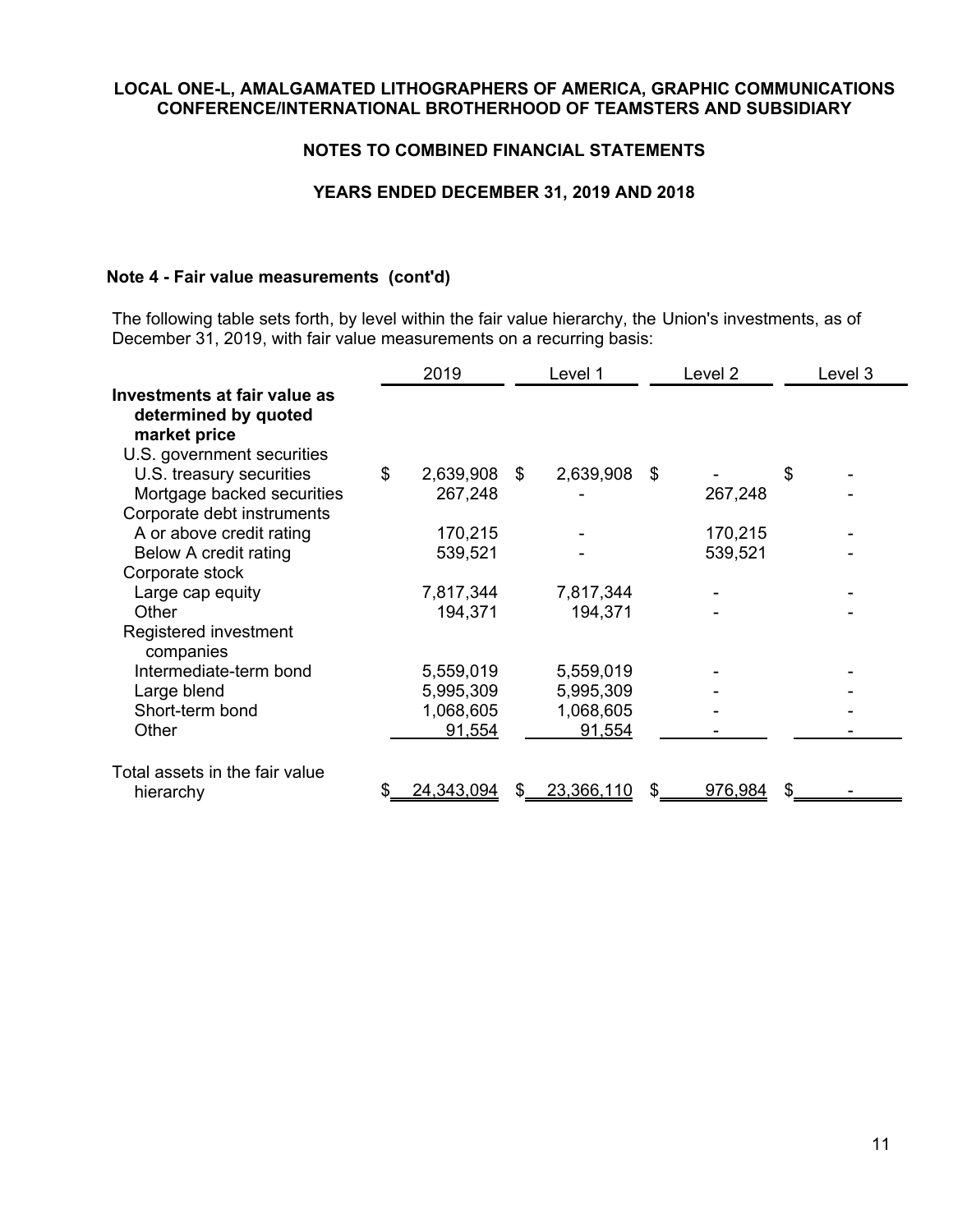## **NOTES TO COMBINED FINANCIAL STATEMENTS**

## **YEARS ENDED DECEMBER 31, 2019 AND 2018**

## **Note 4 - Fair value measurements (cont'd)**

The following table sets forth, by level within the fair value hierarchy, the Union's investments, as of December 31, 2018, with fair value measurements on a recurring basis:

|                                                                                                           | 2018            |     | Level 1      | Level 2 | Level 3 |
|-----------------------------------------------------------------------------------------------------------|-----------------|-----|--------------|---------|---------|
| <b>Investments at fair value as</b><br>determined by quoted<br>market price<br>U.S. government securities |                 |     |              |         |         |
| U.S. treasury securities                                                                                  | \$<br>2,386,190 | \$  | 2,386,190 \$ |         | \$      |
| Mortgage backed securities                                                                                | 309,373         |     |              | 309,373 |         |
| Corporate debt instruments                                                                                |                 |     |              |         |         |
| A or above credit rating                                                                                  | 225,219         |     |              | 225,219 |         |
| Below A credit rating                                                                                     | 448,711         |     |              | 448,711 |         |
| Corporate stock                                                                                           |                 |     |              |         |         |
| Large cap equity                                                                                          | 6,631,060       |     | 6,631,060    |         |         |
| Other                                                                                                     | 262,298         |     | 262,298      |         |         |
| Registered investment<br>companies                                                                        |                 |     |              |         |         |
| Intermediate-term bond                                                                                    | 5,113,437       |     | 5,113,437    |         |         |
| Large blend                                                                                               | 4,821,474       |     | 4,821,474    |         |         |
| Short-term bond                                                                                           | 1,009,635       |     | 1,009,635    |         |         |
| Other                                                                                                     | 64,909          |     | 64,909       |         |         |
| Total assets in the fair value<br>hierarchy                                                               | 21,272,306      | \$. | 20,289,003   | 983,303 | \$      |
|                                                                                                           |                 |     |              |         |         |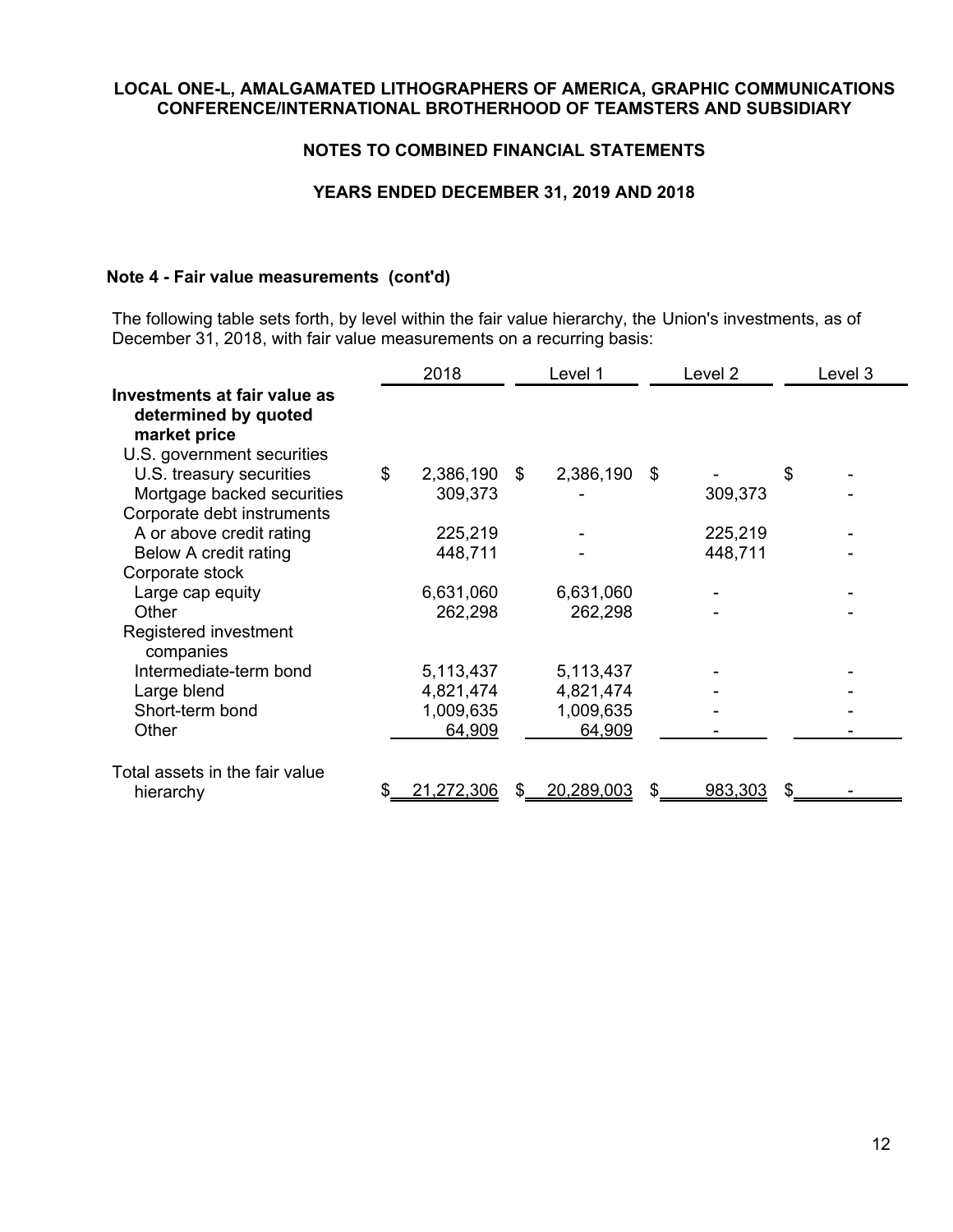## **NOTES TO COMBINED FINANCIAL STATEMENTS**

## **YEARS ENDED DECEMBER 31, 2019 AND 2018**

## **Note 5 - Availability of financial assets**

The Union's financial assets available within one year of the Combined Statements of Financial Position date for general expenditure are as follows:

|                                                  | 2019          |   | 2018       |
|--------------------------------------------------|---------------|---|------------|
| Financial assets at year end                     |               |   |            |
| Cash and cash equivalents                        | \$<br>620,500 | S | 916,098    |
| Investments - at fair value                      | 24,343,094    |   | 21,272,306 |
| Members dues and assessments receivable          | 42,000        |   | 66,000     |
| Accrued interest and dividends receivable        | 25,800        |   | 23,560     |
| Related organizations receivable                 | -             |   | 506,947    |
| Other receivable                                 | 15,926        |   | 147,474    |
| Total financial assets available within one year | 25,047,320    |   | 22,932,385 |

None of the financial assets are subject to other contractual restrictions that make them unavailable for general expenditure within one year of the Combined Statements of Financial Position date. As part of the Union's liquidity management, financial assets are structured to be available for its general expenditures, liabilities, and other obligations as they come due.

The Union invests excess cash in publicly traded marketable securities which can be drawn upon in the event of an unanticipated liquidity need.

## **Note 6 - Risks and uncertainties**

The Union invests in various investment securities. Investment securities are exposed to various risks such as interest rate, market, and credit risks. Due to the level of risk associated with certain investment securities, it is at least reasonably possible that changes in the values of investment securities will occur in the near term and that such changes could materially affect the amounts reported in the financial statements.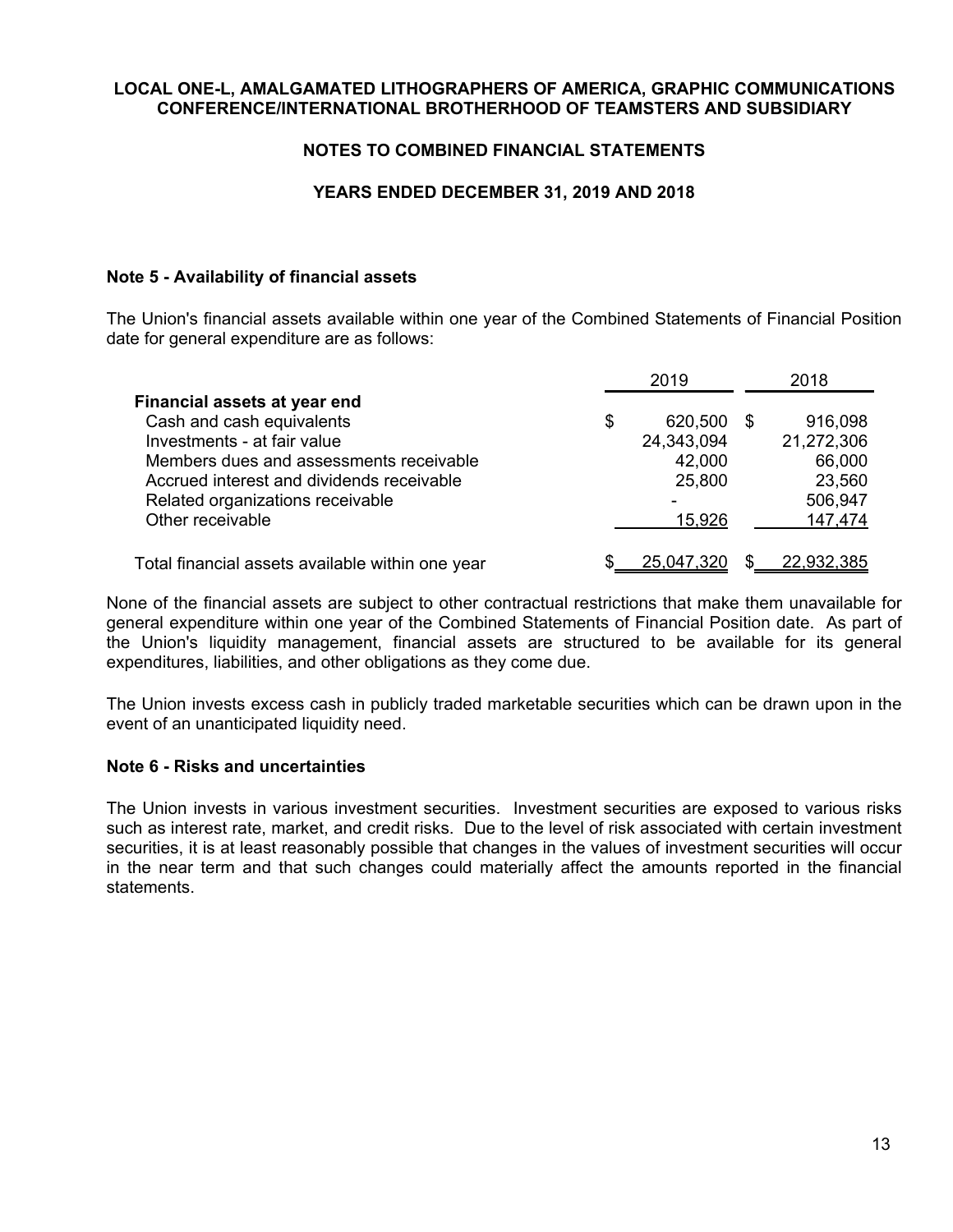## **NOTES TO COMBINED FINANCIAL STATEMENTS**

## **YEARS ENDED DECEMBER 31, 2019 AND 2018**

## **Note 7 - Related organizations**

In August 2009, the Union provided a \$500,000 loan to the Local One-L Health and Welfare Plan to secure health insurance benefits and pay reasonable administrative costs with the creation and maintenance of the Plan. The terms of the loan stipulate that the loan will be without interest and may be called by the Union at any time after the Health and Welfare Plan has established a reserve equal to at least six months of premiums for the existing participants after the loan has been repaid. The Union recorded an allowance for doubtful accounts of \$500,000 and \$250,000 as of December 31, 2019 and 2018, respectively. The loan is included, net of the allowance, in the receivable from related organizations.

#### **Note 8 - Property and equipment**

|                                    | 2019         |      | 2018      |
|------------------------------------|--------------|------|-----------|
| Land                               | \$<br>92,300 | - \$ | 92,300    |
| Building and improvements          | 7,742,427    |      | 7,279,102 |
| Furniture, fixtures, and equipment | 100,321      |      | 51,345    |
|                                    | 7,935,048    |      | 7,422,747 |
| Less accumulated depreciation      | 6,025,510    |      | 5,922,671 |
|                                    |              |      |           |
| Property and equipment - net       | 1,909,538    |      | 1,500,076 |

Property and equipment is stated at cost. Depreciation expense for the years ended December 31, 2019 and 2018 was \$102,839 and \$98,581, respectively, computed using the straight-line method over the estimated useful lives of the respective assets.

Expenditures for maintenance, repairs and minor renewals are charged to expenses as incurred; major renewals and betterments are capitalized.

#### **Note 9 - Net assets**

The net assets of the Union are classified as without restrictions and are available for any purpose or obligation of the Union.

The net assets of the Trust and Amalithone are classified as with restrictions and are available for specific purposes or obligations of the Union as authorized by a Trustee.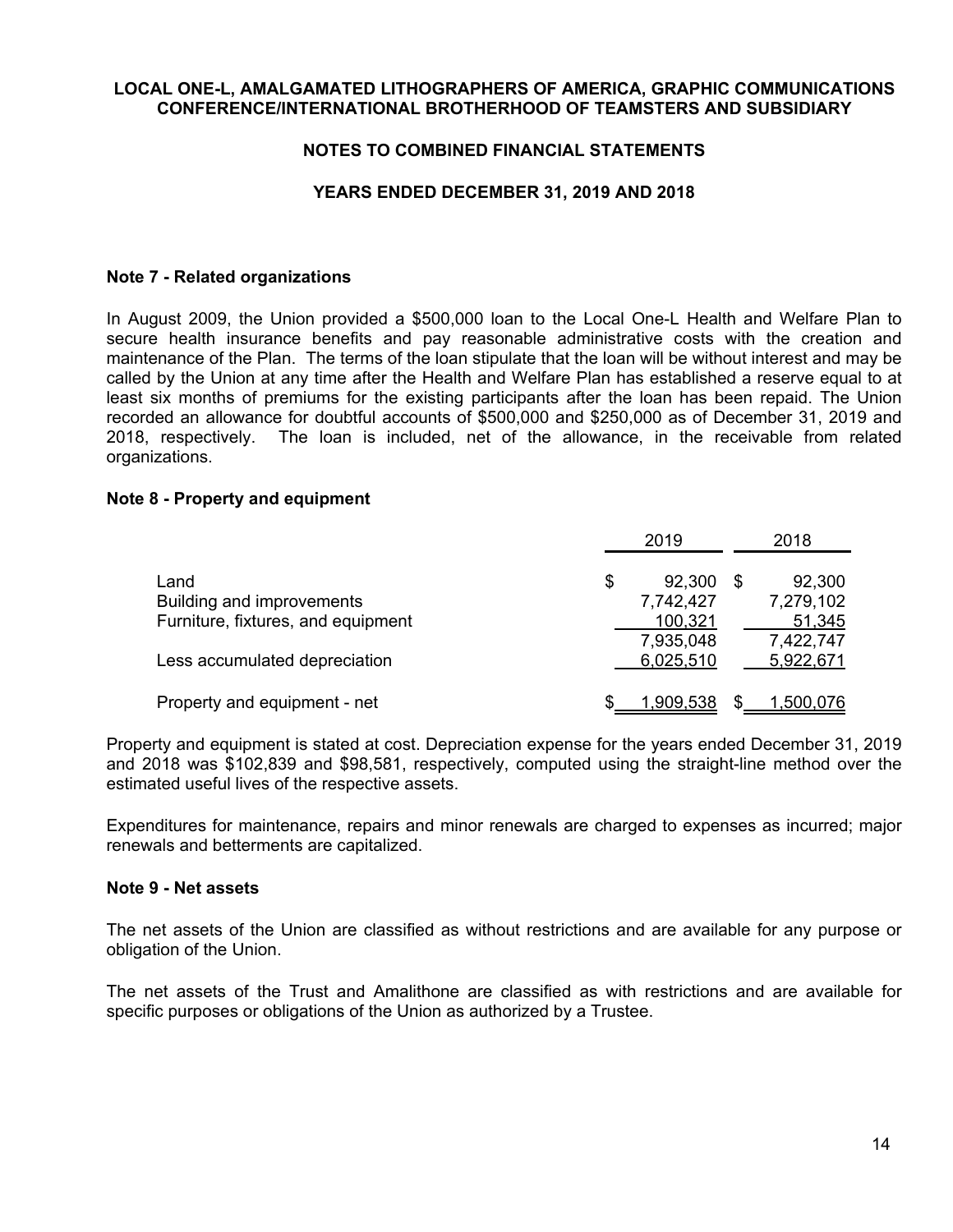## **NOTES TO COMBINED FINANCIAL STATEMENTS**

## **YEARS ENDED DECEMBER 31, 2019 AND 2018**

#### **Note 10 - Revenue and support**

Monthly dues and initiation fees - active Journeymen and Apprentices pay dues of \$15 per month and a one time initiation fee of \$100. General Workers and Press Tenders pay dues of \$10 per month and a one time initiation fee of \$50.

Working dues and assessments - active Journeymen and Apprentices pay working dues and assessments of 1% of gross wages.

#### **Note 11 - Rental activity**

Amalithone leases office space to the Union and various related and unrelated organizations under various lease terms.

Rent income for the years ended December 31, 2019 and 2018 was \$2,692,233 and \$2,795,537 respectively. Gross rent received from affiliated organizations for the years ended December 31, 2019 and 2018 was \$57,201 and \$57,778, respectively. Rent income received from the Union for the years ended December 31, 2019 and 2018, which is eliminated in the combined financial statements, was \$156,072 and \$154,905, respectively.

The future annual rental income expected under noncancelable leases for the years ending December 31 are as follows:

| 2020                | \$<br>2,691,047 |
|---------------------|-----------------|
| 2021                | 2,035,748       |
| 2022                | 1,973,472       |
| 2023                | 1,917,794       |
| 2024                | 1,701,064       |
| 2025 and thereafter | 1,761,399       |
| Total               | 12,080,524      |

These amounts include rental income for a tenant that subsequently filed for bankruptcy due to the COVID-19 pandemic, discussed in detail in the "Subsequent events" note.

#### **Note 12 - Multiemployer plan that provides postretirement benefits other than pension**

The Union contributes to a multiemployer health plan on behalf of eligible employees. This plan provides postretirement health benefits for active and retired participants.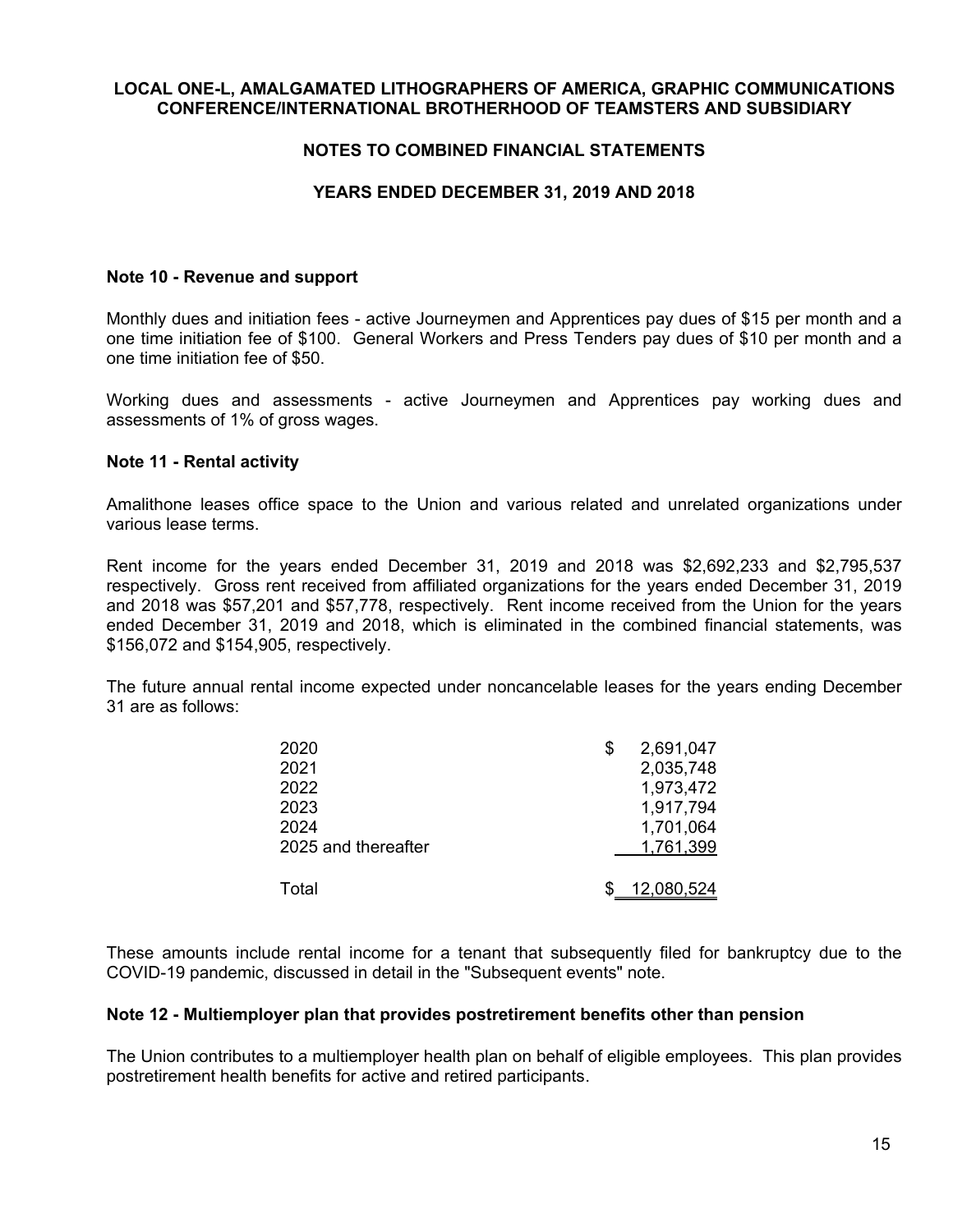## **NOTES TO COMBINED FINANCIAL STATEMENTS**

## **YEARS ENDED DECEMBER 31, 2019 AND 2018**

## **Note 12 - Multiemployer plan that provides postretirement benefits other than pension (cont'd)**

Total employer contributions made to this multiemployer health plan for the years ended December 31, 2019 and 2018 were \$358,433 and \$371,484, respectively.

## **Note 13 - Withdrawal liability payable**

During the year ended December 31, 2015, the ALA Lithographic Industry Pension Plan (the "Industry Pension Plan") experienced a mass withdrawal of all its employers, including the Union. As a result, the Union ceased participation in the Industry Pension Plan and in January 2016, was assessed withdrawal liabilities associated with the Local One Officers and Local One Office Staff in the amount of \$8,646,656 and \$5,229,328, respectively. In accordance with the mass withdrawal rules under ERISA, the Union is required to make quarterly payments in perpetuity to the Industry Pension Plan pertaining to the Local One Officers and Local One Office Staff of \$15,006 and \$8,527, respectively. The estimated present value of the Union's withdrawal liability is \$1,568,850, calculated using total annual payments of \$94,132 in perpetuity and a discount rate of 6%. This amount is included in the Combined Statements of Financial Position for the years ended December 31, 2019 and 2018.

In March 2015, the Industry Pension Plan's actuary certified the Plan as Critical for the 2015 plan year under the Pension Protection Act because the Plan had a projected funding deficiency within 4 years. The Trustees adopted a Rehabilitation Plan to enable the Plan to emerge from critical status by December 31, 2021. However, since the Plan is terminated by mass withdrawal the PPA zone certifications are no longer required after December 31, 2015.

During the year ended December 31, 2015, the Local 447 Pension Fund experienced a mass withdrawal of all its employers, including the Union. As a result, the Union ceased participation in the Local 447 Pension Fund and in January 2016, was assessed withdrawal liability of \$929,405. In accordance with the mass withdrawal rules under ERISA, the Union is required to make quarterly payments in perpetuity to the Local 447 Pension Fund of \$415. The estimated present value of the Union's withdrawal liability is \$23,808, calculated using total annual payments of \$1,660 in perpetuity and a discount rate of 6%. This amount is included in the Combined Statements of Financial Position for the years ended December 31, 2019 and 2018.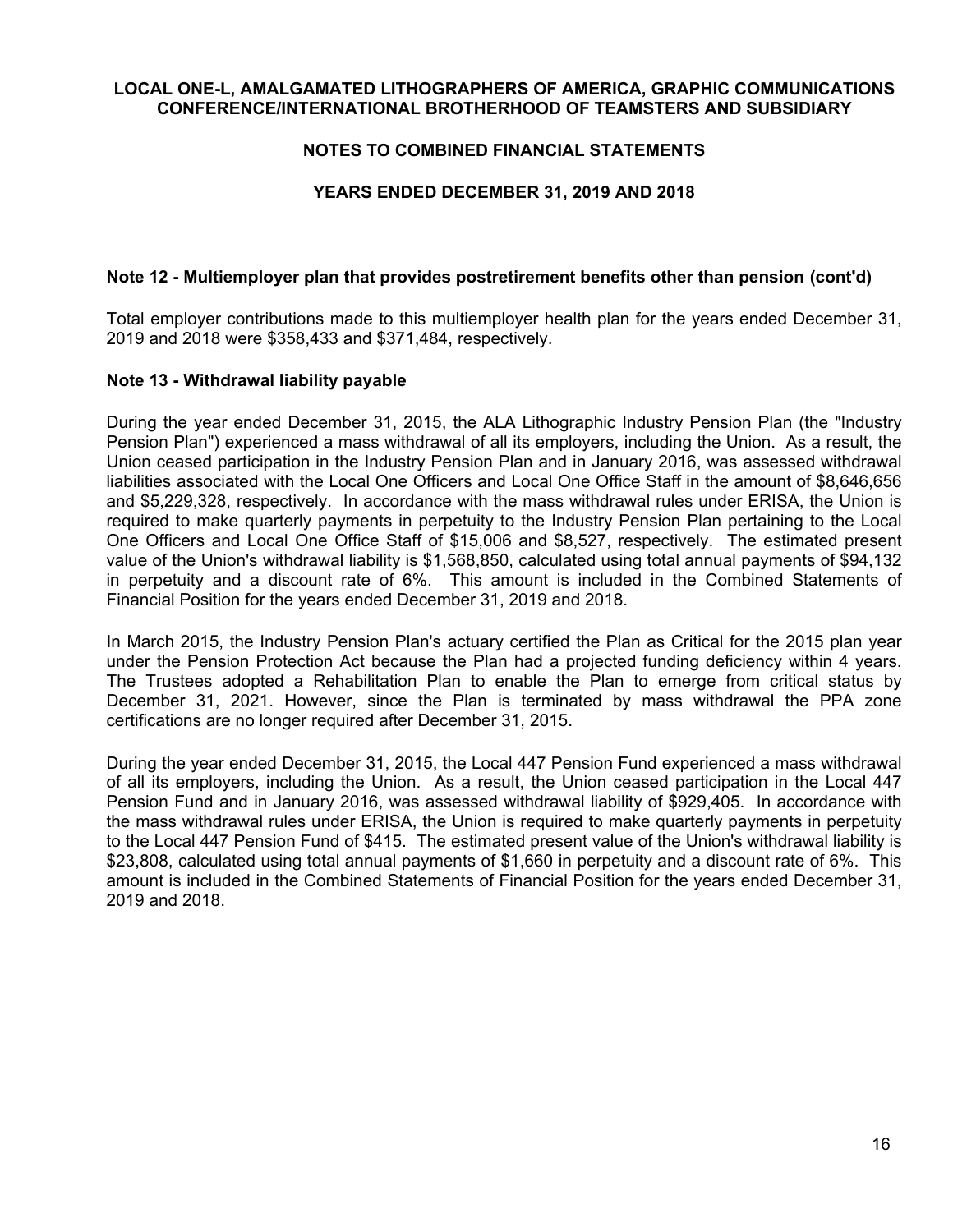## **NOTES TO COMBINED FINANCIAL STATEMENTS**

## **YEARS ENDED DECEMBER 31, 2019 AND 2018**

## **Note 13 - Withdrawal liability payable (cont'd)**

Future annual payments associated with withdrawal liability as of December 31, 2019 are as follows:

| 2020                | S | 95,792    |
|---------------------|---|-----------|
| 2021                |   | 95,792    |
| 2022                |   | 95,792    |
| 2023                |   | 95,792    |
| 2024                |   | 95,792    |
| 2025 and thereafter |   | 1,113,698 |
|                     |   |           |
| Total               |   | 1,592,658 |

## **Note 14 - Membership**

The membership of the Union is summarized as follows:

|        | 2019 | 2018 |
|--------|------|------|
| Active | 668  | 731  |
| Total  | 668  | 731  |

## **Note 15 - Prior year summarized information**

The financial statements include certain prior year summarized comparative information in total but not by net asset class and functional expense category. Such information does not include sufficient detail to constitute a presentation in conformity with the basis of accounting on which these financial statements were prepared. Accordingly, such information should be read in conjunction with the organization's financial statements for the year ended December 31, 2018, from which the summarized information was derived.

## **Note 16 - Subsequent events**

In March 2020, the COVID-19 outbreak in the United States has caused business disruption through government mandated closings in the business community. While the disruption was temporary, there is uncertainty as to whether mandated closings will occur again during 2020. The Union expects this matter to negatively impact its operating results. A significant component of revenue is working dues. The related financial impact cannot be reasonably estimated at this time.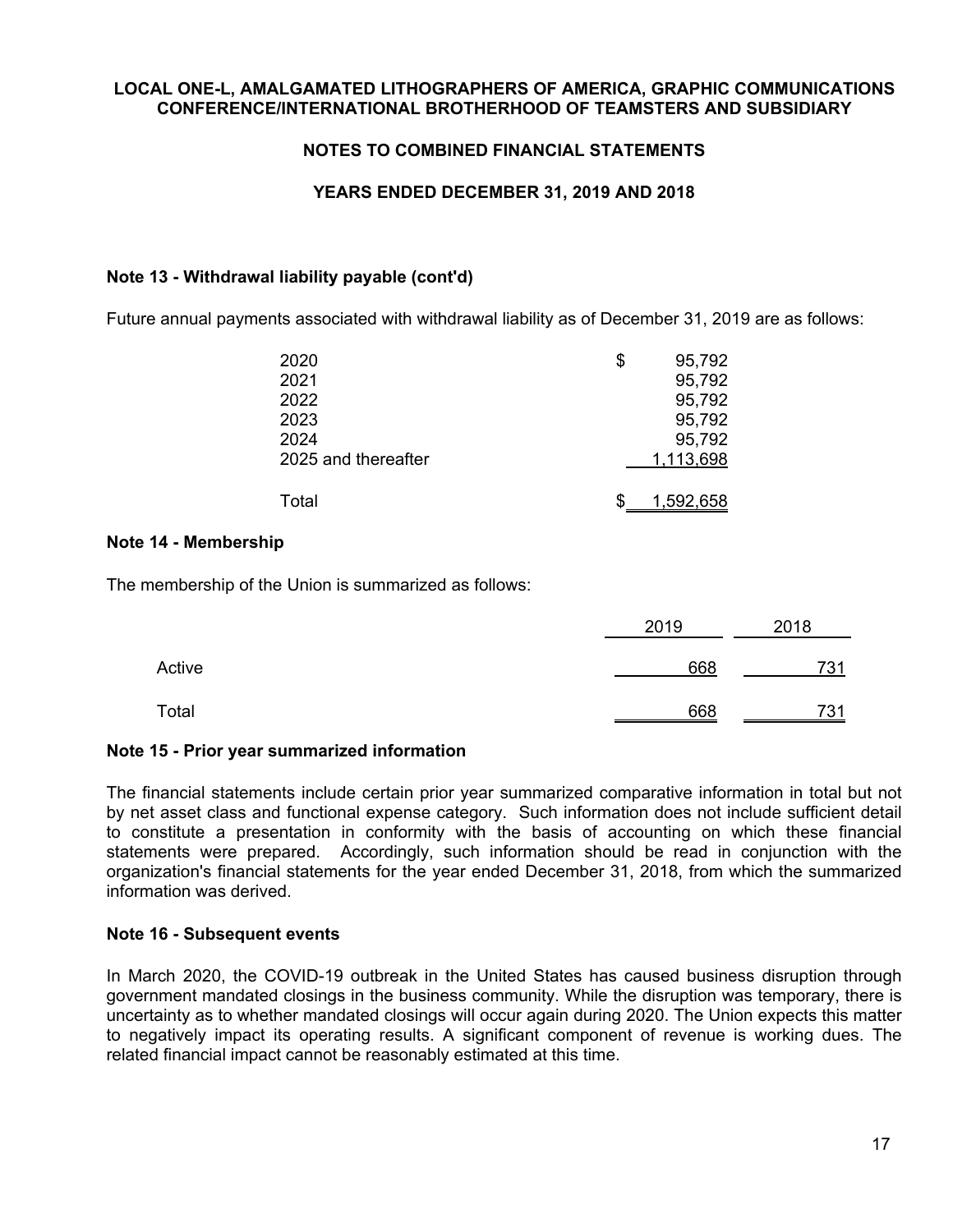## **NOTES TO COMBINED FINANCIAL STATEMENTS**

## **YEARS ENDED DECEMBER 31, 2019 AND 2018**

#### **Note 16 - Subsequent events (cont'd)**

In April 2020, due to the COVID-19 outbreak, one of Amalithone's largest tenants, responsible for approximately 25% of total rental income, terminated operations and filed for bankruptcy. The tenant was party to a lease with Amalithone through January 31, 2025. The Union anticipates taking action as deemed necessary and appropriate. The COVID-19 pandemic has also caused certain economic uncertainties which will most probably impact future rental income. Based upon the uncertainties outlined above, the related financial impact cannot be reasonably estimated at this time.

#### **Note 17 - Tax status**

The Union is exempt from federal income taxes under Section 501(c)(5) of the Internal Revenue Code.

Amalithone is exempt from federal income taxes under Section 501(c)(2) of the Internal Revenue Code.

The Trust is a grantor trust that generally has no taxable income since all income is distributed annually to the Union as provided in the trust agreement.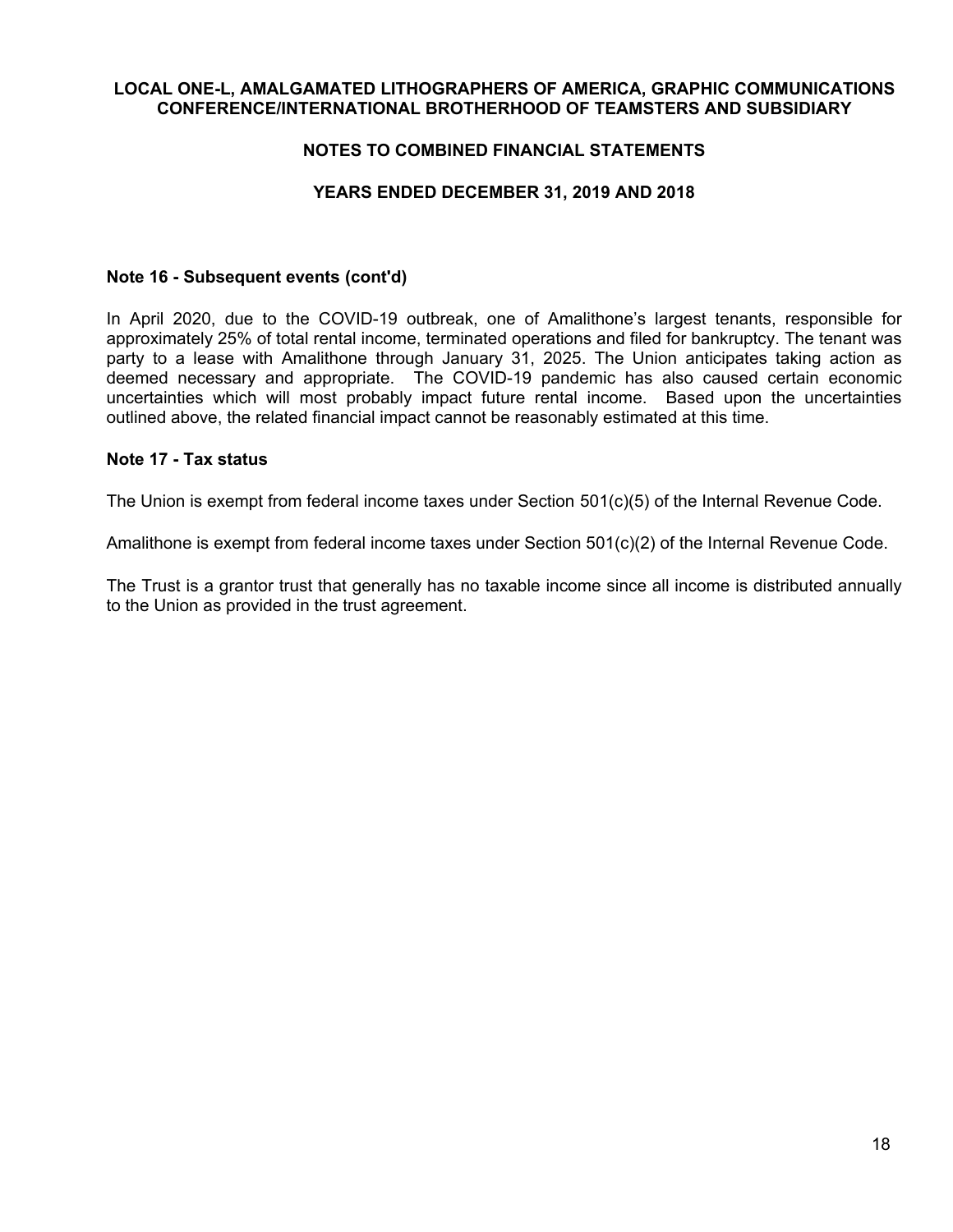#### **SCHEDULE OF U.S. GOVERNMENT SECURITIES**

|                           | <b>INTEREST</b> | <b>MATURITY</b> | <b>PAR OR</b><br><b>MATURITY</b> |              | <b>CURRENT</b> |
|---------------------------|-----------------|-----------------|----------------------------------|--------------|----------------|
| <b>ISSUER</b>             | <b>RATE</b>     | <b>DATE</b>     | <b>VALUE</b>                     | COST         | <b>VALUE</b>   |
| <b>U.S. TREASURY NOTE</b> | 2.00%           | 11/30/2020      | 65,000<br>\$                     | \$<br>65.004 | \$<br>65,211   |
| <b>U.S. TREASURY NOTE</b> | 1.13%           | 02/28/2021      | 15,000                           | 15,123       | 14,912         |
| <b>U.S. TREASURY NOTE</b> | 1.25%           | 03/31/2021      | 25,000                           | 25,050       | 24,886         |
| <b>U.S. TREASURY NOTE</b> | 1.13%           | 07/31/2021      | 60,000                           | 58,903       | 59,552         |
| <b>U.S. TREASURY NOTE</b> | 2.13%           | 08/15/2021      | 50,000                           | 49,932       | 50,418         |
| <b>U.S. TREASURY NOTE</b> | 1.25%           | 10/31/2021      | 75,000                           | 73,589       | 74,549         |
| <b>U.S. TREASURY NOTE</b> | 1.88%           | 11/30/2021      | 20,000                           | 19,997       | 20,116         |
| <b>U.S. TREASURY NOTE</b> | 1.75%           | 11/30/2021      | 160,000                          | 159,501      | 160,494        |
| <b>U.S. TREASURY NOTE</b> | 1.75%           | 05/15/2022      | 45,000                           | 44,776       | 45,165         |
| <b>U.S. TREASURY BOND</b> | 7.25%           | 08/15/2022      | 20,000                           | 24,163       | 22,890         |
| <b>U.S. TREASURY NOTE</b> | 1.63%           | 08/15/2022      | 25,000                           | 24,712       | 25,024         |
| <b>U.S. TREASURY NOTE</b> | 1.63%           | 11/15/2022      | 170,000                          | 168,237      | 170,126        |
| <b>U.S. TREASURY NOTE</b> | 1.75%           | 01/31/2023      | 25,000                           | 24,769       | 25,104         |
| <b>U.S. TREASURY NOTE</b> | 1.25%           | 07/31/2023      | 70,000                           | 69,233       | 69,062         |
| <b>U.S. TREASURY NOTE</b> | 2.50%           | 08/15/2023      | 60,000                           | 59,912       | 61,798         |
| <b>U.S. TREASURY NOTE</b> | 1.38%           | 09/30/2023      | 35,000                           | 34,686       | 34,651         |
| <b>U.S. TREASURY NOTE</b> | 1.63%           | 10/31/2023      | 100,000                          | 97,854       | 99,910         |
| <b>U.S. TREASURY NOTE</b> | 2.13%           | 11/30/2023      | 30,000                           | 30,013       | 30,534         |
| <b>U.S. TREASURY NOTE</b> | 2.25%           | 12/31/2023      | 15,000                           | 14,663       | 15,342         |
| <b>U.S. TREASURY NOTE</b> | 2.13%           | 02/29/2024      | 50,000                           | 49,816       | 50,928         |
| <b>U.S. TREASURY NOTE</b> | 2.38%           | 02/29/2024      | 30,000                           | 29,980       | 30,856         |
| <b>U.S. TREASURY NOTE</b> | 2.00%           | 04/30/2024      | 70,000                           | 69,948       | 70,960         |
| <b>U.S. TREASURY NOTE</b> | 2.00%           | 05/31/2024      | 25,000                           | 24,984       | 25,347         |
| <b>U.S. TREASURY NOTE</b> | 1.88%           | 08/31/2024      | 65,000                           | 65,021       | 65,561         |
| <b>U.S. TREASURY NOTE</b> | 2.25%           | 11/15/2024      | 25,000                           | 25,148       | 25,655         |
| <b>U.S. TREASURY NOTE</b> | 2.75%           | 02/28/2025      | 30,000                           | 29,997       | 31,551         |
| <b>U.S. TREASURY NOTE</b> | 2.13%           | 05/15/2025      | 15,000                           | 14,917       | 15,309         |
| <b>U.S. TREASURY NOTE</b> | 2.88%           | 07/31/2025      | 55,000                           | 54,825       | 58,324         |
| <b>U.S. TREASURY NOTE</b> | 2.00%           | 08/15/2025      | 60,000                           | 59,859       | 60,823         |
| <b>U.S. TREASURY NOTE</b> | 1.50%           | 08/15/2026      | 45,000                           | 44,652       | 44,130         |
| <b>U.S. TREASURY NOTE</b> | 2.00%           | 11/15/2026      | 55,000                           | 54,199       | 55,638         |
| <b>U.S. TREASURY NOTE</b> | 2.25%           | 02/15/2027      | 40,000                           | 40,109       | 41,124         |
| <b>U.S. TREASURY NOTE</b> | 2.38%           | 05/15/2027      | 235,000                          | 228,429      | 243,768        |
| <b>GNMA PL #447654</b>    | 7.00%           | 06/15/2027      | 528                              | 520          | 569            |
| <b>GNMA PL #424388</b>    | 7.00%           | 07/15/2027      | 47                               | 47           | 47             |
| <b>U.S. TREASURY NOTE</b> | 2.25%           | 11/15/2027      | 50,000                           | 48,644       | 51,422         |
| <b>GNMA PL #458374</b>    | 7.00%           | 01/15/2028      | 177                              | 173          | 179            |
| <b>U.S. TREASURY NOTE</b> | 2.75%           | 02/15/2028      | 80,000                           | 79,533       | 85,289         |
| <b>U.S. TREASURY NOTE</b> | 2.88%           | 05/15/2028      | 30,000                           | 29,960       | 32,311         |
| <b>GNMA PL #449555</b>    | 7.00%           | 06/15/2028      | 380                              | 377          | 413            |
| GNMA PL #470060           | 7.00%           | 02/15/2029      | 262                              | 258          | 282            |
| <b>U.S. TREASURY NOTE</b> | 2.63%           | 02/15/2029      | 40,000                           | 40,021       | 42,421         |
| <b>GNMA PL #501486</b>    | 6.50%           | 03/15/2029      | 274                              | 256          | 303            |
| <b>GNMA PL #510099</b>    | 7.00%           | 07/15/2029      | 212                              | 208          | 234            |
| <b>U.S. TREASURY NOTE</b> | 1.63%           | 08/15/2029      | 75,000                           | 75,022       | 73,122         |
| GNMA PL #509209           | 7.00%           | 09/15/2029      | 608                              | 595          | 620            |
| <b>GNMA PL #513425</b>    | 7.00%           | 10/15/2029      | 365                              | 359          | 366            |
| GNMA PL #509262           | 7.00%           | 11/15/2029      | 935                              | 922          | 947            |
| <b>GNMA PL #518598</b>    | 7.00%           | 11/15/2029      | 86                               | 84           | 86             |
| <b>GNMA PL #781120</b>    | 7.00%           | 12/15/2029      | 146                              | 142          | 168            |
| <b>GNMA PL #530008</b>    | 7.00%           | 06/15/2030      | 319                              | 310          | 319            |
| <b>GNMA PL #479598</b>    | 7.00%           | 09/15/2030      | 1,080                            | 1,064        | 1,101          |
| <b>GNMA PL #515239</b>    | 7.00%           | 10/15/2030      | 142                              | 139          | 144            |
| <b>GNMA PL #543415</b>    | 7.00%           | 11/15/2030      | 524                              | 516          | 534            |
| <b>GNMA PL #543434</b>    | 7.00%           | 11/15/2030      | 205                              | 202          | 213            |
| <b>U.S. TREASURY BOND</b> | 5.38%           | 02/15/2031      | 90,000                           | 114,644      | 120,878        |
| <b>GNMA PL #547566</b>    | 6.50%           | 04/15/2031      | 1,295                            | 1,295        | 1,429          |
| <b>GNMA PL #533788</b>    | 6.50%           | 05/15/2031      | 100                              | 100          | 110            |
| <b>GNMA PL #557386</b>    | 6.50%           | 05/15/2031      | 1,142                            | 1,142        | 1,259          |
| <b>GNMA PL #550046</b>    | 6.50%           | 06/15/2031      | 811                              | 842          | 902            |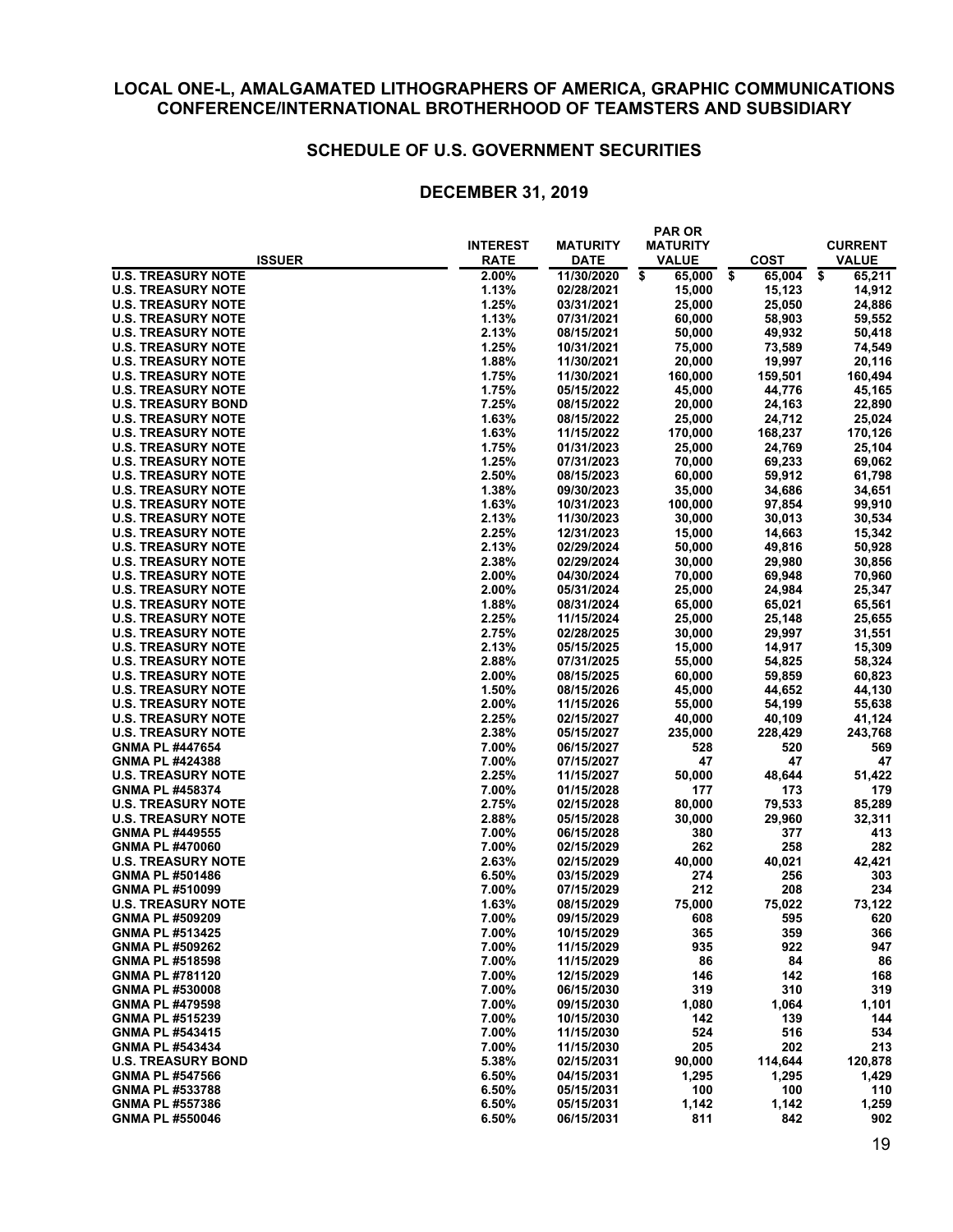#### **SCHEDULE OF U.S. GOVERNMENT SECURITIES**

|                        |                         |                                | <b>PAR OR</b>                   |             |                         |  |
|------------------------|-------------------------|--------------------------------|---------------------------------|-------------|-------------------------|--|
| <b>ISSUER</b>          | <b>INTEREST</b><br>RATE | <b>MATURITY</b><br><b>DATE</b> | <b>MATURITY</b><br><b>VALUE</b> | <b>COST</b> | <b>CURRENT</b><br>VALUE |  |
| GNMA PL #485607        | 6.50%                   | 07/15/2031                     | 255                             | 255         | 281                     |  |
| <b>GNMA PL #485682</b> | 6.50%                   | 08/15/2031                     | 176                             | 178         | 202                     |  |
| <b>GNMA PL #548251</b> | 6.50%                   | 08/15/2031                     | 131                             | 135         | 145                     |  |
| <b>GNMA PL #781328</b> | 7.00%                   | 09/15/2031                     | 1,199                           | 1,226       | 1,396                   |  |
| <b>GNMA PL #542003</b> | 6.00%                   | 12/15/2031                     | 4,399                           | 4,352       | 4,866                   |  |
| <b>GNMA PL #570715</b> | 6.00%                   | 12/15/2031                     | 808                             | 802         | 890                     |  |
| <b>GNMA PL #538299</b> | 6.00%                   | 01/15/2032                     | 282                             | 280         | 322                     |  |
| GNMA PL #538300        | 6.50%                   | 01/15/2032                     | 339                             | 341         | 389                     |  |
| GNMA PL #552036        | 6.50%                   | 01/15/2032                     | 1,122                           | 1,129       | 1,237                   |  |
| <b>GNMA PL #552311</b> | $6.00\%$                | 01/15/2032                     | 2,091                           | 2,078       | 2,375                   |  |
| <b>GNMA PL #569681</b> | 6.00%                   | 02/15/2032                     | 599                             | 595         | 667                     |  |
| GNMA PL #569709        | 6.00%                   | 02/15/2032                     | 564                             | 560         | 621                     |  |
| <b>GNMA PL #580979</b> | 6.00%                   | 02/15/2032                     | 1,456                           | 1,445       | 1,647                   |  |
| <b>GNMA PL #569239</b> | $6.00\%$                | 03/15/2032                     | 1,426                           | 1,421       | 1,569                   |  |
| GNMA PL #586974        | 6.00%                   | 03/15/2032                     | 7,079                           | 7,044       | 8,084                   |  |
| <b>GNMA PL #552514</b> | 6.50%                   | 04/15/2032                     | 229                             | 232         | 252                     |  |
| <b>GNMA PL #567619</b> | 6.00%                   | 04/15/2032                     | 503                             | 495         | 554                     |  |
| <b>GNMA PL #569278</b> | 6.00%                   | 04/15/2032                     | 359                             | 354         | 396                     |  |
| <b>GNMA PL #582089</b> | 6.50%                   | 04/15/2032                     | 119                             | 120         | 131                     |  |
| <b>GNMA PL #584244</b> | 6.00%                   | 04/15/2032                     | 3,033                           | 3,000       | 3,339                   |  |
| GNMA PL #569801        | 6.00%                   | 05/15/2032                     | 1,057                           | 1,051       | 1,205                   |  |
| <b>GNMA PL #585414</b> | 6.50%                   | 05/15/2032                     | 196                             | 199         | 216                     |  |
| <b>GNMA PL #587073</b> | 6.00%                   | 05/15/2032                     | 657                             | 650         | 751                     |  |
| <b>GNMA PL #590371</b> | 6.50%                   | 07/15/2032                     | 176                             | 184         | 194                     |  |
| GNMA PL #389770        | 5.50%                   | 11/15/2032                     | 2,870                           | 2,897       | 3,114                   |  |
| <b>GNMA PL #563677</b> | 6.00%                   | 11/15/2032                     | 1,313                           | 1,352       | 1,499                   |  |
| <b>GNMA PL #563678</b> | 6.50%                   | 11/15/2032                     | 1,096                           | 1,137       | 1,220                   |  |
| <b>GNMA PL #565112</b> | 6.00%                   | 11/15/2032                     | 2,070                           | 2,133       | 2,287                   |  |
| <b>GNMA PL #582413</b> | 6.00%                   | 11/15/2032                     | 3,094                           | 3,173       | 3,406                   |  |
| <b>GNMA PL #585098</b> | $6.00\%$                | 12/15/2032                     | 606                             | 629         | 674                     |  |
| GNMA PL #603323        | 5.50%                   | 12/15/2032                     | 2,229                           | 2,243       | 2,479                   |  |
| <b>GNMA PL #607689</b> | 5.50%                   | 02/15/2033                     | 2,041                           | 2,078       | 2,207                   |  |
| <b>GNMA PL #553167</b> | 6.00%                   | 04/15/2033                     | 457                             | 471         | 522                     |  |
| <b>GNMA PL #553318</b> | 5.00%                   | 06/15/2033                     | 7,468                           | 7,424       | 8,269                   |  |
| <b>GNMA PL #612200</b> | 6.00%                   | 06/15/2033                     | 539                             | 554         | 604                     |  |
| GNMA PL #604471        | 5.50%                   | 07/15/2033                     | 3,576                           | 3,618       | 4,010                   |  |
| GNMA PL #615509        | 4.50%                   | 08/15/2033                     | 6,497                           | 6,295       | 7,016                   |  |
| <b>GNMA PL #620533</b> | 5.00%                   | 08/15/2033                     | 2,641                           | 2,595       | 2,923                   |  |
| <b>GNMA PL #616212</b> | 5.50%                   | 01/15/2034                     | 3,955                           | 4,032       | 4,436                   |  |
| <b>GNMA PL #616213</b> | 5.50%                   | 01/15/2034                     | 4,215                           | 4,302       | 4,555                   |  |
| GNMA PL #626501        | 5.00%                   | 03/15/2034                     | 1,670                           | 1,676       | 1,785                   |  |
| <b>GNMA PL #574548</b> | 5.50%                   | 04/15/2034                     | 4,546                           | 4,526       | 5,072                   |  |
| GNMA PL #618952        | 5.50%                   | 04/15/2034                     | 1,210                           | 1,212       | 1,312                   |  |
| GNMA PL #627236        | 4.50%                   | 05/15/2034                     | 4,229                           | 4,150       | 4,511                   |  |
| <b>GNMA PL #605460</b> | 4.50%                   | 06/15/2034                     | 4,507                           | 4,472       | 4,841                   |  |
| GNMA PL #615466        | 5.00%                   | 06/15/2034                     | 1,444                           | 1,405       | 1,544                   |  |
| <b>GNMA PL #627354</b> | 5.00%                   | 06/15/2034                     | 6,128                           | 6,045       | 6,787                   |  |
| GNMA PL #630100        | 5.50%                   | 06/15/2034                     | 2,601                           | 2,591       | 2,847                   |  |
| GNMA PL #630164        | 5.50%                   | 07/15/2034                     | 3,863                           | 3,853       | 4,143                   |  |
| <b>GNMA PL #619189</b> | 5.00%                   | 01/01/2035                     | 2,766                           | 2,779       | 2,957                   |  |
| GNMA PL #616832        | 5.00%                   | 01/15/2035                     | 5,469                           | 5,502       | 6,057                   |  |
| <b>GNMA PL #510766</b> | 4.50%                   | 02/15/2035                     | 2,571                           | 2,537       | 2,800                   |  |
| <b>GNMA PL #521288</b> | 5.00%                   | 04/15/2035                     | 2,347                           | 2,331       | 2,597                   |  |
| <b>GNMA PL #640892</b> | 5.00%                   | 04/15/2035                     | 3,369                           | 3,375       | 3,656                   |  |
| GNMA PL #640915        | 5.00%                   | 05/15/2035                     | 1,154                           | 1,153       | 1,242                   |  |
| GNMA PL #641944        | 5.00%                   | 05/15/2035                     | 672                             | 671         | 718                     |  |
| <b>GNMA PL #643362</b> | 5.00%                   | 10/15/2035                     | 978                             | 945         | 1,064                   |  |
| <b>GNMA PL #648526</b> | 5.00%                   | 12/15/2035                     | 8,497                           | 8,351       | 9,390                   |  |
| GNMA PL #663814        | 5.50%                   | 02/15/2037                     | 671                             | 669         | 723                     |  |
| <b>GNMA PL #617437</b> | 5.00%                   | 03/15/2037                     | 3,595                           | 3,621       | 3,843                   |  |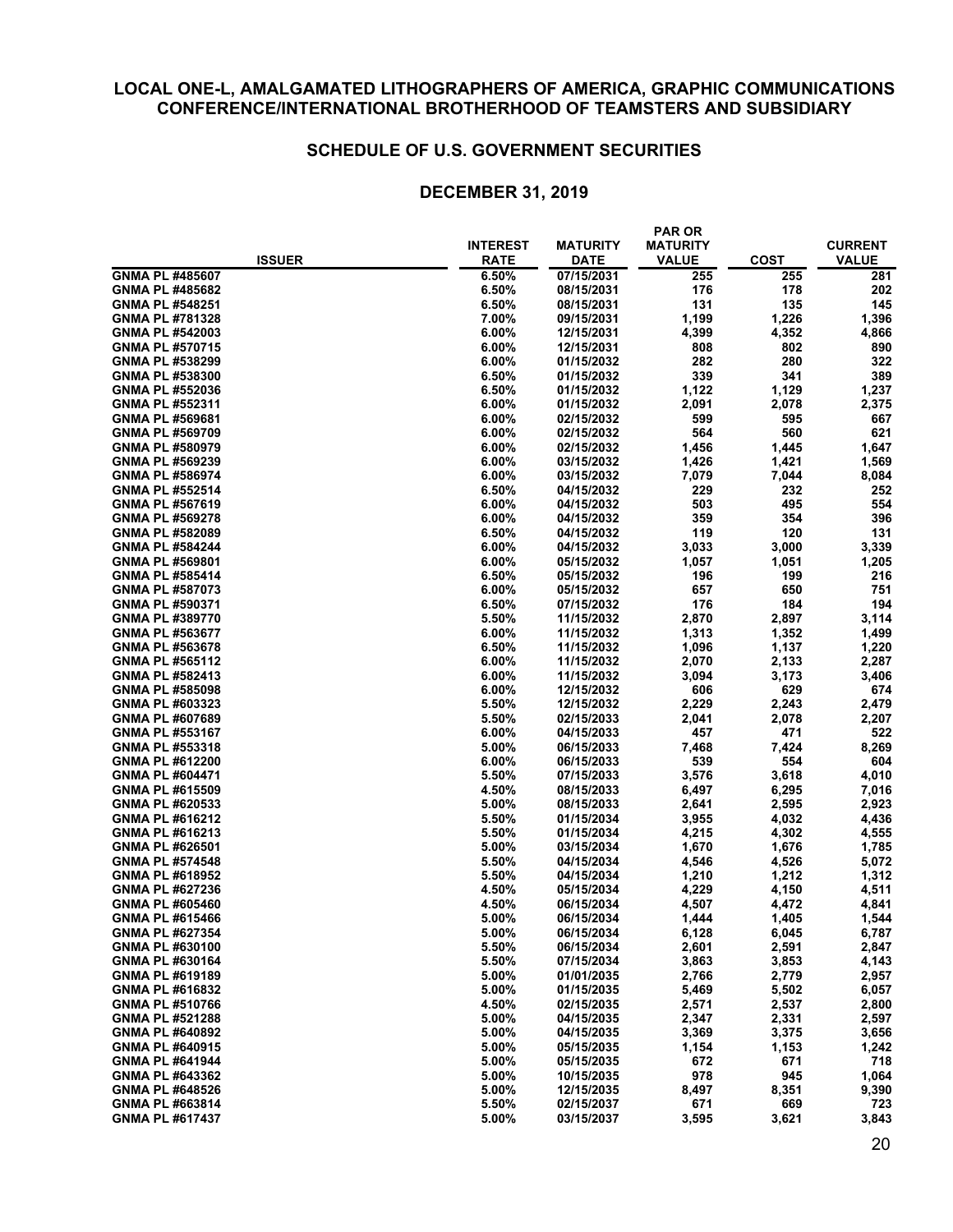#### **SCHEDULE OF U.S. GOVERNMENT SECURITIES**

#### **DECEMBER 31, 2019**

|                            | <b>INTEREST</b> | <b>MATURITY</b> | <b>MATURITY</b> |             | <b>CURRENT</b> |  |
|----------------------------|-----------------|-----------------|-----------------|-------------|----------------|--|
| <b>ISSUER</b>              | <b>RATE</b>     | <b>DATE</b>     | <b>VALUE</b>    | <b>COST</b> | <b>VALUE</b>   |  |
| GNMA PL #617518            | 5.50%           | 05/15/2037      | 815             | 854         | 910            |  |
| GNMA PL #677602            | 5.00%           | 12/15/2037      | 1,981           | 1,951       | 2,117          |  |
| GNMA PL #679494            | 5.00%           | 01/15/2038      | 1,181           | 1,184       | 1,263          |  |
| GNMA PL #683097            | 5.00%           | 02/15/2038      | 1,487           | 1,500       | 1,651          |  |
| <b>GNMA PL #782262</b>     | 5.50%           | 02/15/2038      | 3,616           | 3,785       | 4,053          |  |
| GNMA PL #680110            | 5.00%           | 04/15/2038      | 2,106           | 2,110       | 2,251          |  |
| GNMA PL #668613            | 5.00%           | 05/15/2038      | 935             | 932         | 999            |  |
| <b>GNMA PL #686856</b>     | 5.00%           | 05/15/2038      | 837             | 820         | 895            |  |
| GNMA PL #675476            | 5.00%           | 06/15/2038      | 1,157           | 1,232       | 1,250          |  |
| GNMA PL #690950            | 5.00%           | 06/15/2038      | 2,528           | 2,436       | 2,813          |  |
| GNMA PL #696456            | 5.50%           | 08/15/2038      | 1,435           | 1,423       | 1,611          |  |
| <b>GNMA PL #697452</b>     | 5.00%           | 09/15/2038      | 584             | 592         | 624            |  |
| <b>GNMA PL #681592</b>     | 5.00%           | 10/15/2038      | 7,654           | 7,557       | 8,182          |  |
| GNMA PL #688091            | 5.00%           | 11/15/2038      | 950             | 940         | 1,057          |  |
| GNMA PL #701501            | 5.00%           | 12/15/2038      | 10,310          | 10,564      | 11,485         |  |
| <b>GNMA PL #782474</b>     | 5.50%           | 12/15/2038      | 3,383           | 3,537       | 3,795          |  |
| GNMA PL #704187            | 5.00%           | 01/15/2039      | 2,143           | 2,234       | 2,363          |  |
| GNMA PL #701823            | 5.00%           | 04/15/2039      | 4,560           | 4,748       | 5,081          |  |
| <b>GNMA PL #712415</b>     | 5.00%           | 05/15/2039      | 420             | 437         | 449            |  |
| <b>GNMA PL #698392</b>     | 4.00%           | 07/15/2039      | 3,895           | 4,193       | 4,145          |  |
| <b>GNMA PL #724220</b>     | 4.50%           | 08/15/2039      | 4,018           | 4,195       | 4,379          |  |
| GNMA PL #721203            | 5.00%           | 09/15/2039      | 2,439           | 2,706       | 2,714          |  |
| <b>GNMA PL #726114</b>     | 5.00%           | 12/15/2039      | 5,199           | 5,516       | 5,786          |  |
| <b>GNMA PL #737372</b>     | 4.50%           | 03/15/2040      | 7,570           | 7,958       | 8,238          |  |
| <b>GNMA PL #719228</b>     | 4.50%           | 07/15/2040      | 5,846           | 6,329       | 6,359          |  |
| <b>GNMA PL #736888</b>     | 4.00%           | 07/15/2040      | 4,875           | 5,280       | 5,185          |  |
| <b>U.S. TREASURY NT/BD</b> | 3.88%           | 08/15/2040      | 20,000          | 26,758      | 25,250         |  |
| GNMA PL #685831            | 4.50%           | 04/15/2041      | 10,166          | 10,637      | 11,060         |  |
| <b>GNMA PL #776188</b>     | 4.00%           | 11/15/2041      | 1,359           | 1,453       | 1,421          |  |
| <b>U.S. TREASURY NOTE</b>  | 3.13%           | 11/15/2041      | 20,000          | 23,001      | 22,730         |  |
| <b>GNMA PL #778692</b>     | 4.00%           | 12/15/2041      | 5,685           | 6,060       | 6,050          |  |
| <b>U.S. TREASURY BOND</b>  | 3.00%           | 05/15/2042      | 50,000          | 49,667      | 55,737         |  |
| <b>U.S. TREASURY BOND</b>  | 2.75%           | 08/15/2042      | 25,000          | 24,837      | 26,755         |  |
| <b>U.S. TREASURY BOND</b>  | 2.75%           | 11/15/2042      | 40,000          | 39,784      | 42,778         |  |
| <b>U.S. TREASURY BOND</b>  | 2.88%           | 05/15/2043      | 40,000          | 39,615      | 43,670         |  |
| <b>U.S. TREASURY NOTE</b>  | 2.50%           | 02/15/2045      | 60,000          | 57,375      | 61,363         |  |
| <b>U.S. TREASURY BOND</b>  | 2.25%           | 08/15/2046      | 40,000          | 40,652      | 38,972         |  |
| <b>U.S. TREASURY BOND</b>  | 2.88%           | 11/15/2046      | 25,000          | 24,847      | 27,490         |  |

**\$ 2,793,981 \$ 2,813,998 \$ 2,907,156**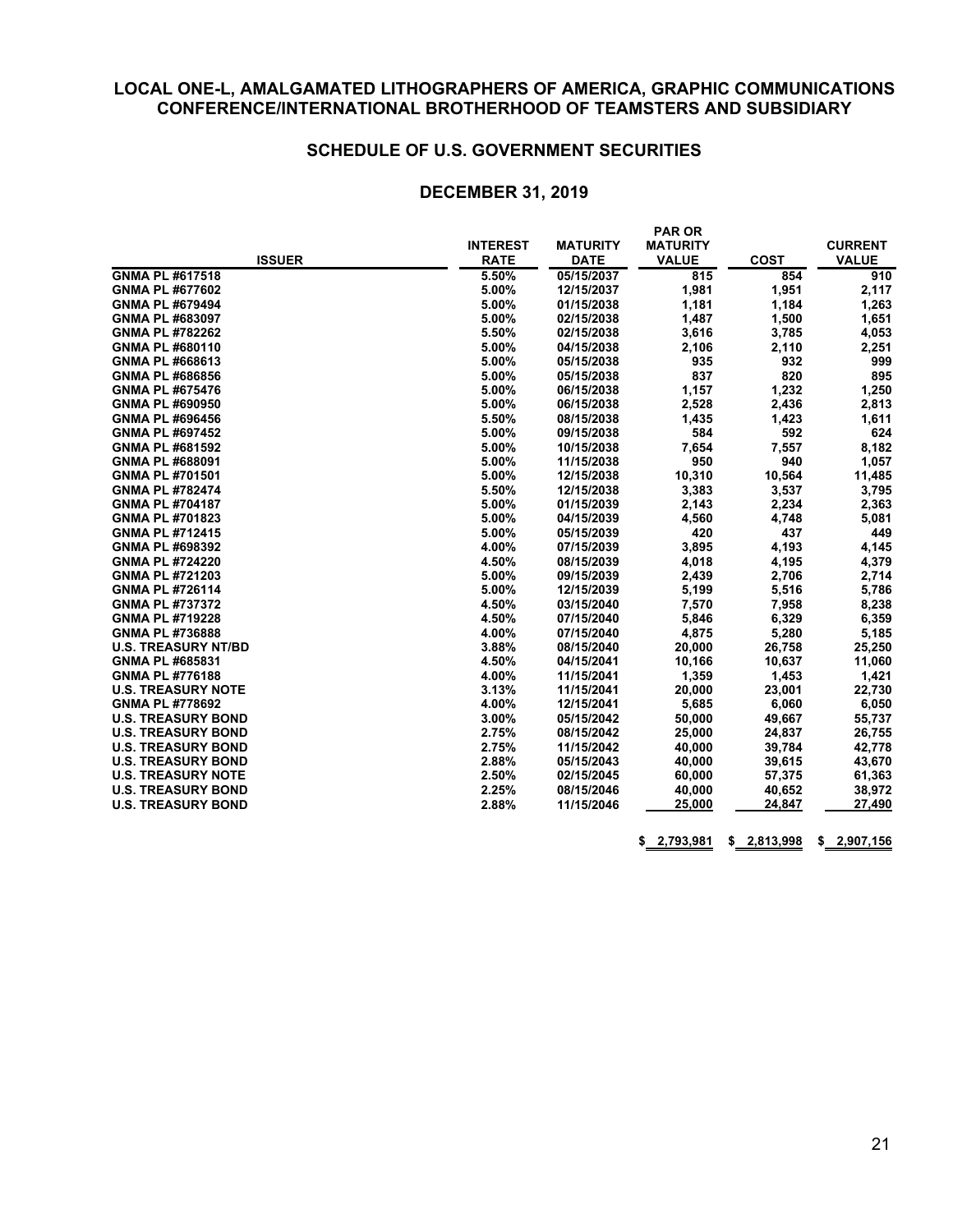#### **SCHEDULE OF CORPORATE DEBT INSTRUMENTS**

#### **DECEMBER 31, 2019**

|       | <b>ISSUER</b>                      | <b>INTEREST</b><br><b>RATE</b> | <b>MATURITY</b><br><b>DATE</b> | <b>PAR OR</b><br><b>MATURITY</b><br><b>VALUE</b> |    | <b>COST</b> |    | <b>CURRENT</b><br><b>VALUE</b> |
|-------|------------------------------------|--------------------------------|--------------------------------|--------------------------------------------------|----|-------------|----|--------------------------------|
|       | <b>APPLE INC</b>                   | 2.40%                          | 05/03/2023                     | \$<br>50,000                                     | \$ | 46.900      | \$ | 50,853                         |
|       | <b>MERCK &amp; CO INC</b>          | 2.80%                          | 05/18/2023                     | 25,000                                           |    | 24,233      |    | 25,760                         |
|       | <b>BB&amp;T CORPORATION</b>        | 2.50%                          | 08/01/2024                     | 25,000                                           |    | 24,994      |    | 25,329                         |
|       | <b>INTEL CORP</b>                  | 4.00%                          | 12/15/2032                     | 50,000                                           |    | 49,639      |    | 58,335                         |
|       | <b>ORACLE CORP</b>                 | 6.13%                          | 07/08/2039                     | 25,000                                           |    | 30.883      |    | 35,267                         |
|       | UNITED TECHNOLOGIES CORP           | 4.50%                          | 06/01/2042                     | 25,000                                           |    | 26,400      |    | 29,973                         |
|       | <b>NATIONAL RURAL UTIL COOP</b>    | 4.75%                          | 04/30/2043                     | 20,000                                           |    | 20.250      |    | 20,843                         |
|       | <b>STRYKER CORP</b>                | 4.63%                          | 03/15/2046                     | 20,000                                           |    | 20,959      |    | 24,095                         |
|       | <b>VIACOM INC</b>                  | 5.88%                          | 02/28/2057                     | 20,000                                           |    | 20,100      |    | 20,800                         |
| *     | <b>LINCOLN NATL CORP</b>           |                                | 05/17/2066                     | 25.000                                           |    | 24.250      |    | 22,000                         |
|       | <b>PPL CAPITAL FUNDING</b>         | 6.70%                          | 03/30/2067                     | 25,000                                           |    | 24,344      |    | 23,869                         |
| *     | <b>WISCONSIN ENERGY CORP</b>       |                                | 05/15/2067                     | 40,000                                           |    | 36,875      |    | 37,253                         |
|       | <b>TRUIST FINL CORP</b>            | 5.05%                          | 12/31/2099                     | 25,000                                           |    | 25,219      |    | 25,500                         |
| ***   | <b>CENTERPOINT ENERGY INC</b>      |                                |                                | 25,000                                           |    | 25,406      |    | 26,438                         |
| $***$ | <b>CITIGROUP INC</b>               | 6.30%                          |                                | 20,000                                           |    | 19.650      |    | 21,671                         |
| $***$ | <b>DOMINION RESOURCES</b>          | 4.65%                          |                                | 20,000                                           |    | 20,158      |    | 20,403                         |
| ***   | <b>DUKE ENERGY CORP</b>            |                                |                                | 25,000                                           |    | 25,238      |    | 26,214                         |
| ***   | <b>GOLDMAN SACHS GROUP INC</b>     |                                |                                | 30.000                                           |    | 30.510      |    | 31,080                         |
| ***   | <b>HUNTINGTON BANCSHARES</b>       |                                |                                | 40,000                                           |    | 40,580      |    | 41,500                         |
| $***$ | <b>JPMORGAN CHASE &amp; CO</b>     | 6.10%                          |                                | 25,000                                           |    | 26.000      |    | 27,283                         |
| ***   | <b>JPMORGAN CHASE &amp; CO</b>     |                                |                                | 20,000                                           |    | 20.670      |    | 20,800                         |
| ***   | <b>M&amp;T BANK CORPORATION</b>    |                                |                                | 20,000                                           |    | 20,425      |    | 20,925                         |
| ***   | <b>NISOURCE INC FLTG PERPETUAL</b> |                                |                                | 30,000                                           |    | 29,963      |    | 30,750                         |
| ***   | <b>PROGRESSIVE CORP</b>            |                                |                                | 20,000                                           |    | 20,333      |    | 21,019                         |
| ***   | <b>WELLS FARGO &amp; CO FLTG</b>   |                                |                                | 20,000                                           |    | 21,700      |    | 21,776                         |
|       |                                    |                                |                                | 670,000<br>\$                                    | S  | 675,679     | S  | 709,736                        |

\* FLOATING RATE BOND.

\*\* PERPETUAL BOND - NO MATURITY DATE.

\*\*\* FLOATING RATE PERPETUAL BOND - NO MATURITY DATE.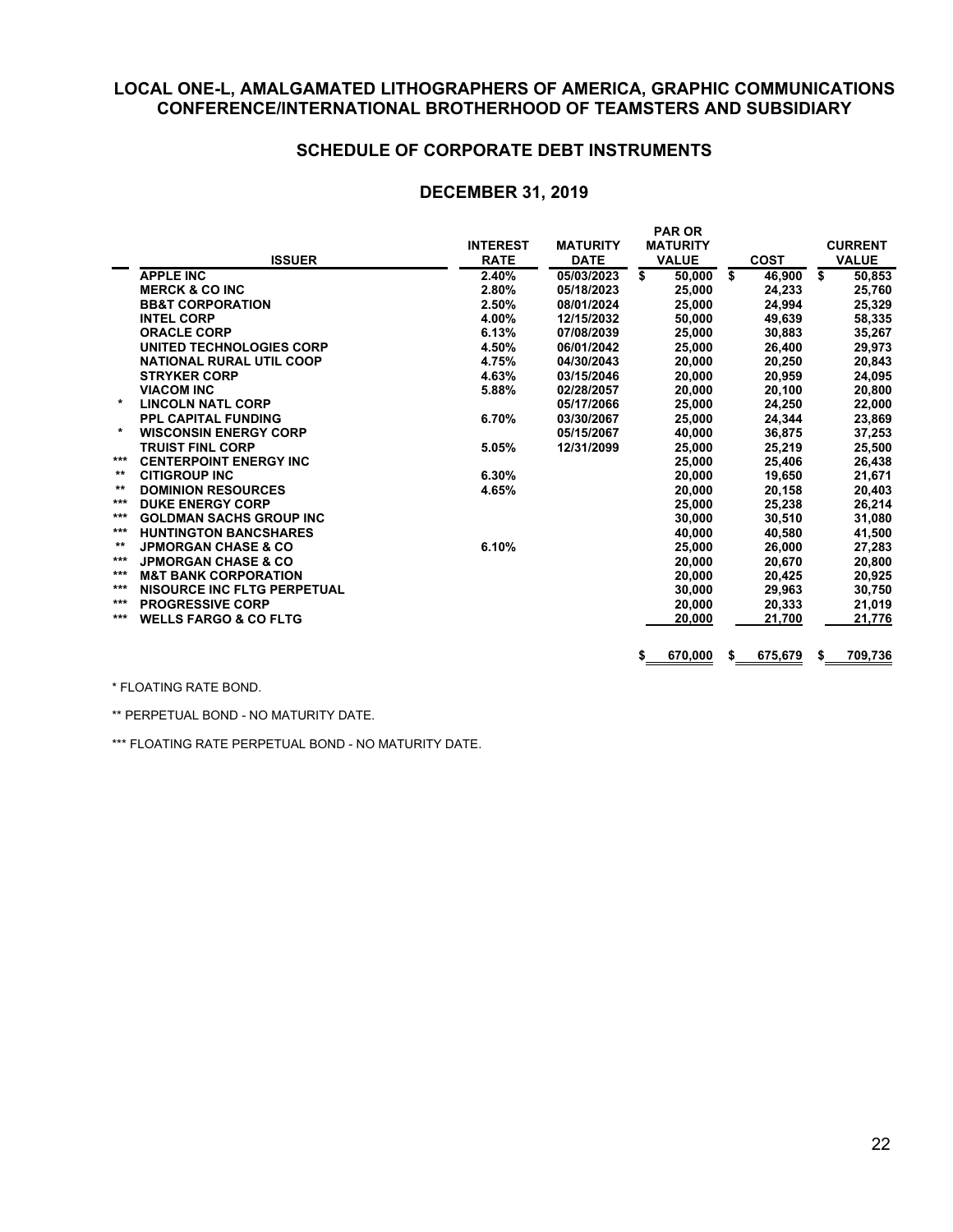## **SCHEDULE OF CORPORATE STOCK**

|                                     | <b>NO. OF</b> |              | <b>CURRENT</b> |
|-------------------------------------|---------------|--------------|----------------|
| <b>ISSUER</b>                       | <b>SHARES</b> | <b>COST</b>  | <b>VALUE</b>   |
| <b>ABBOTT LABORATORIES</b>          | 900           | \$<br>52,641 | \$<br>78,174   |
| <b>ABBVIE INC</b>                   | 225           | 13,477       | 19,922         |
| <b>ADOBE INC</b>                    | 314           | 38,434       | 103,560        |
| <b>ALCON INC</b>                    | 1,800         | 102,317      | 101,826        |
| <b>ALLSTATE CORP</b>                | 1,550         | 160,349      | 174,298        |
| <b>ALPHABET INC CLASS A</b>         | 238           | 197,837      | 318,774        |
| AMAZON. COM INC                     | 140           | 100,956      | 258,697        |
| <b>AMERICAN EXPRESS CO.</b>         | 1,100         | 122,440      | 136,939        |
| <b>AMERICAN TOWER CORP</b>          | 300           | 63,258       | 68,946         |
|                                     |               | 171,709      |                |
| <b>APPLE INC</b>                    | 1,356         |              | 398,188        |
| <b>AT&amp;T INC</b>                 | 735           | 26,341       | 28,724         |
| AT&T INC                            | 5,050         | 167,910      | 197,354        |
| <b>AVANGRID INC</b>                 | 635           | 29,359       | 32,487         |
| <b>BANK OF AMERICA CORP</b>         | 900           | 22,500       | 23,940         |
| <b>BECTON DICKINSON &amp; CO</b>    | 500           | 103,904      | 135,985        |
| <b>BOSTON SCIENTIFIC CORP</b>       | 3,350         | 76,477       | 151,487        |
| <b>BUNGE LIMITED</b>                | 200           | 11,505       | 11,510         |
| <b>CAPITAL ONE FINANCIAL CORP</b>   | 1,300         | 118,088      | 133,783        |
| <b>CATERPILLAR INC</b>              | 250           | 36,530       | 36,920         |
| <b>CHEVRON CORPORATION</b>          | 200           | 23,623       | 24,102         |
| <b>CHEVRON CORPORATION</b>          | 900           | 91,266       | 108,459        |
| <b>CISCO SYSTEMS INC</b>            | 2,650         | 113,181      | 127,094        |
| <b>CITIGROUP INC</b>                | 3,035         | 188,250      | 242,465        |
| <b>COCA-COLA COMPANY</b>            | 1,850         | 80,979       | 102,398        |
| <b>COMCAST CORPORATION CLASS A</b>  | 1,750         | 73,482       | 78,698         |
| <b>CORNING INCORPORATED</b>         | 2,650         | 77,441       | 77,142         |
| <b>COSTCO WHOLESALE CORP</b>        | 550           | 89.346       | 161,656        |
| <b>CVS HEALTH CORPORATION</b>       | 1,700         | 96,812       | 126,293        |
| <b>DELTA AIR LINES INC</b>          | 700           | 44,146       | 40,936         |
| <b>DEUTSCHE TELEKOM AG ADR</b>      | 985           | 15,799       | 16,110         |
| <b>DOLLAR GENERAL CORP</b>          | 775           | 74,072       | 120,885        |
| ELI LILLY & CO                      | 750           | 74,484       | 98,573         |
|                                     | 750           |              |                |
| <b>EOG RESOURCES INC</b>            |               | 67,268       | 62,820         |
| <b>EXXON MOBIL CORP</b>             | 550           | 38,323       | 38,379         |
| <b>FACEBOOK INC - A</b>             | 700           | 113,024      | 143,675        |
| <b>FISERV INC</b>                   | 500           | 55,047       | 57,815         |
| <b>HONEYWELL INTL INC</b>           | 900           | 109,650      | 159,300        |
| <b>INGERSOLL-RAND PLC</b>           | 700           | 50,363       | 93,044         |
| <b>INTERPUBLIC GROUP OF COS INC</b> | 1,050         | 23,336       | 24,255         |
| <b>INTL BUSINESS MACHINES CORP</b>  | 240           | 36,279       | 32,170         |
| <b>ISHARES 0-5 YR HY CORP BOND</b>  | 420           | 20,026       | 19,501         |
| <b>ISHARES JP MORGAN USD EMERGI</b> | 255           | 27,453       | 29,213         |
| <b>ISHARES TIPS BOND ETF</b>        | 330           | 38,280       | 38,468         |
| <b>JPMORGAN CHASE &amp; CO.</b>     | 2,400         | 200,237      | 334,559        |
| <b>KINDER MORGAN INC</b>            | 565           | 18,977       | 11,961         |
| <b>LOWE'S COS INC</b>               | 650           | 75,554       | 77,844         |
| LTC PROPERTIES INC                  | 560           | 24,032       | 25,071         |
| <b>MCDONALD'S CORP.</b>             | 350           | 68,627       | 69,164         |
| <b>MERCK &amp; CO INC</b>           | 1,250         | 103,891      | 113,688        |
| <b>MICRON TECHNOLOGY INC</b>        | 1,950         | 86,348       | 104,871        |
| <b>MICROSOFT CORP</b>               | 2,350         | 121,029      | 370,594        |
| <b>NEXTERA ENERGY INC COM</b>       | 150           | 14,181       | 36,324         |
| <b>NORFOLK SOUTHERN CORP.</b>       | 700           | 127,447      | 135,891        |
| <b>NVIDIA CORPORATION</b>           | 550           | 92,632       | 129,415        |
| <b>PALO ALTO NETWORKS INC</b>       | 500           | 97,320       | 115,625        |
| <b>PAYPAL HOLDINGS INC</b>          | 700           | 64,772       | 75,719         |
| <b>PEPSICO INC.</b>                 | 500           | 69,001       | 68,335         |
| <b>PFIZER INC</b>                   | 930           | 28,973       | 36,437         |
| PHILIP MORRIS INTERNATIONAL         | 500           | 36,288       | 42,545         |
|                                     |               |              |                |
| PIMCO ENRGY & TACT OPPTY FD         | 2,285         | 45,646       | 37,703         |
| <b>PLAINS GP HOLDINGS LP CL A</b>   | 1,063         | 36,500       | 20,144         |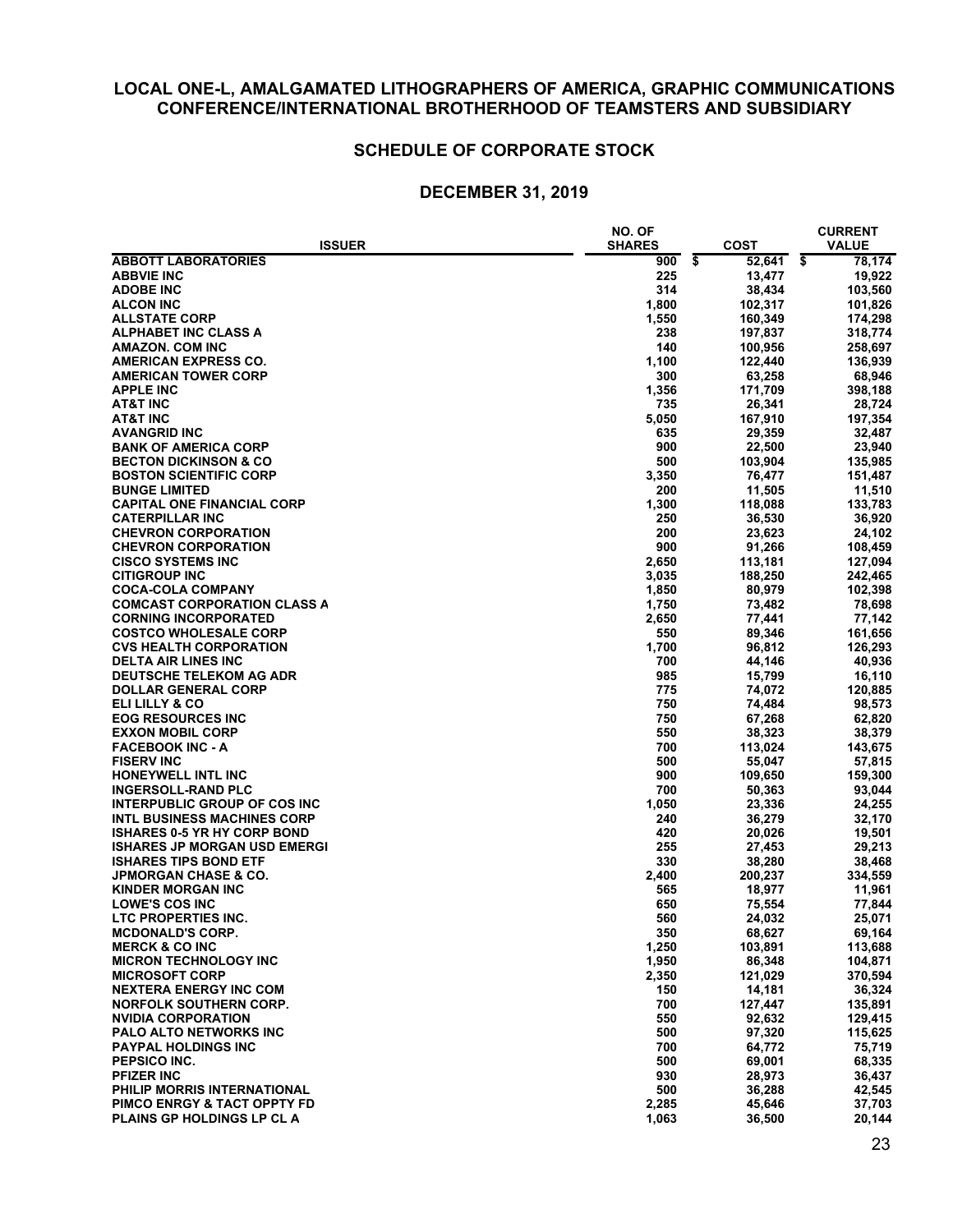## **SCHEDULE OF CORPORATE STOCK**

|                                     | NO. OF        |                 | <b>CURRENT</b> |
|-------------------------------------|---------------|-----------------|----------------|
| <b>ISSUER</b>                       | <b>SHARES</b> | <b>COST</b>     | <b>VALUE</b>   |
| <b>PROCTER &amp; GAMBLE CO</b>      | 550           | 47,569          | 68,695         |
| <b>SALESFORCE.COM INC</b>           | 450           | 36,550          | 73,188         |
| <b>SCHLUMBERGER LIMITED</b>         | 1,400         | 53,832          | 56,280         |
| <b>SELECT SECTOR SPDR TR</b>        | 65            | 2,676           | 4,200          |
| <b>SHOPIFY INC -A</b>               | 302           | 58,106          | 120,069        |
| <b>TARGET CORPORATION</b>           | 950           | 87,028          | 121,800        |
| THE BOEING COMPANY                  | 152           | 53,340          | 49,516         |
| THE CHARLES SCHWAB CORPORATION      | 850           | 36,314          | 40,426         |
| THE HOME DEPOT INC.                 | 450           | 47,777          | 98,271         |
| <b>TJX COMPANIES INC</b>            | 1,350         | 58,245          | 82,431         |
| <b>ULLICO</b>                       | 1,000         | 16,765          | 20,125         |
| <b>ULTA BEAUTY INC</b>              | 288           | 78,986          | 72,904         |
| <b>UNILEVER ADR</b>                 | 480           | 19,137          | 27,442         |
| UNITED PARCEL SERVICE-CL B          | 550           | 62,667          | 64,383         |
| UNITED TECHNOLOGIES CORP.           | 750           | 95,141          | 112,320        |
| UNITEDHEALTH GROUP INC              | 550           | 66,070          | 161,689        |
| <b>VALERO ENERGY CORP</b>           | 850           | 72,157          | 79,603         |
| <b>VANECK VECTORS JP MORGAN EFT</b> | 1,107         | 40,438          | 37,649         |
| <b>VERIZON COMMUNICATIONS INC.</b>  | 475           | 28,424          | 29,165         |
| <b>VERTEX PHARMACEUTICALS INC</b>   | 200           | 25,762          | 43,790         |
| <b>VISA INC. CLASS A</b>            | 1,300         | 125,635         | 244,269        |
| <b>WALT DISNEY CO/THE</b>           | 1,000         | 115,257         | 144,630        |
| <b>WATSCO INC</b>                   | 100           | 16,858          | 18,015         |
|                                     |               | 5,794,151<br>\$ | 8,011,715<br>S |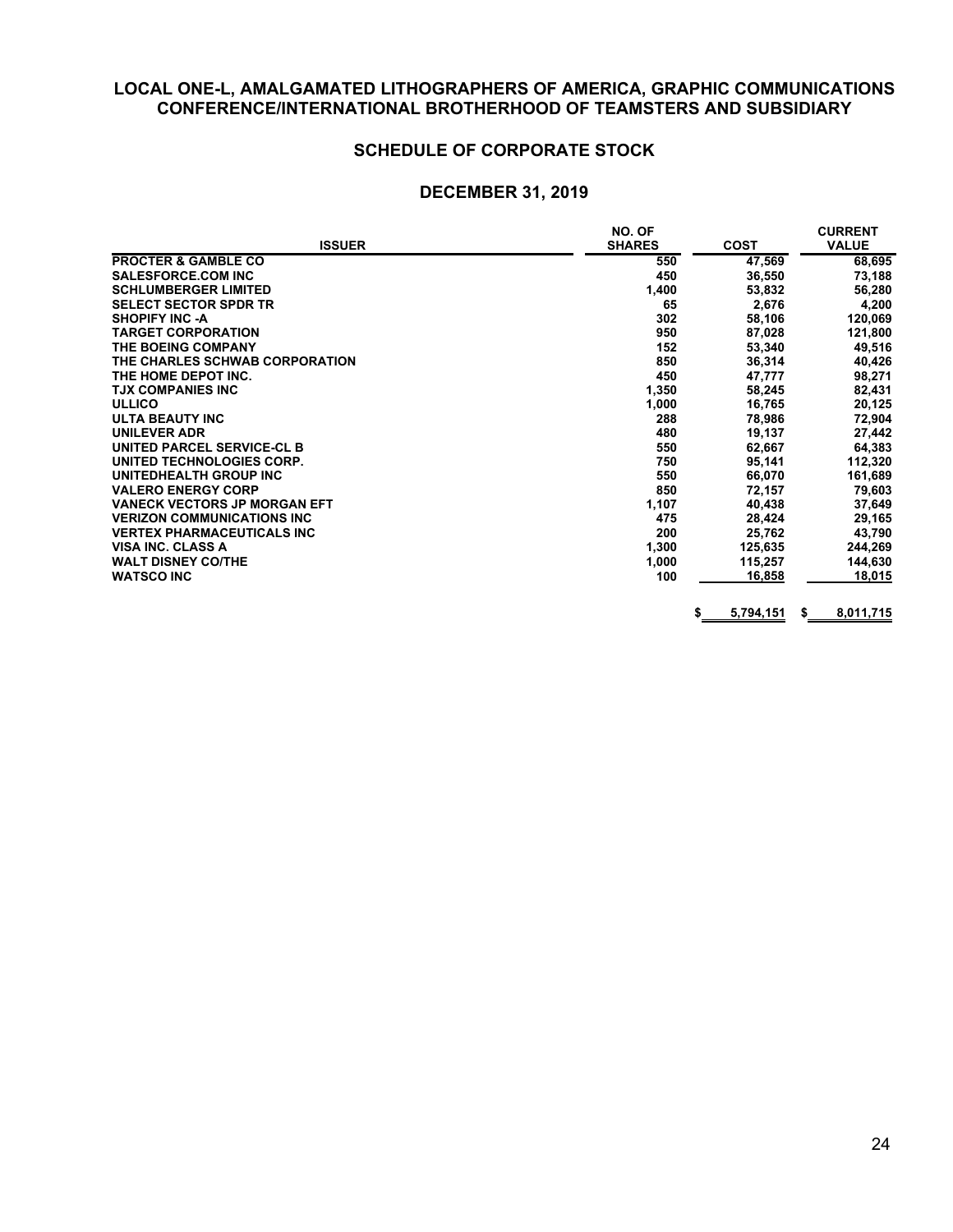## **SCHEDULE OF REGISTERED INVESTMENT COMPANIES**

| <b>ISSUER</b>                            | <b>NO. OF SHARES</b> | <b>COST</b> | <b>CURRENT</b><br><b>VALUE</b> |
|------------------------------------------|----------------------|-------------|--------------------------------|
| ANGEL OAK MULTI-STRATEGY INC FD CL INSTL | 4.040                | 45.065      | 44.558                         |
| THE MERGER FUND                          | 2.737                | 44.142      | 46.996                         |
| VANGUARD 500 INDEX FUND ADM              | 20.109               | 3.969.508   | 5.995.309                      |
| <b>VANGUARD SHORT-TERM INVEST-GR ADM</b> | 99.590               | 1.042.035   | 1.068.605                      |
| VANGUARD TOTAL BOND MKT INDEX ADM        | 503.079              | 5.449.355   | 5,559,019                      |
|                                          |                      | 10,550,105  | 12,714,487                     |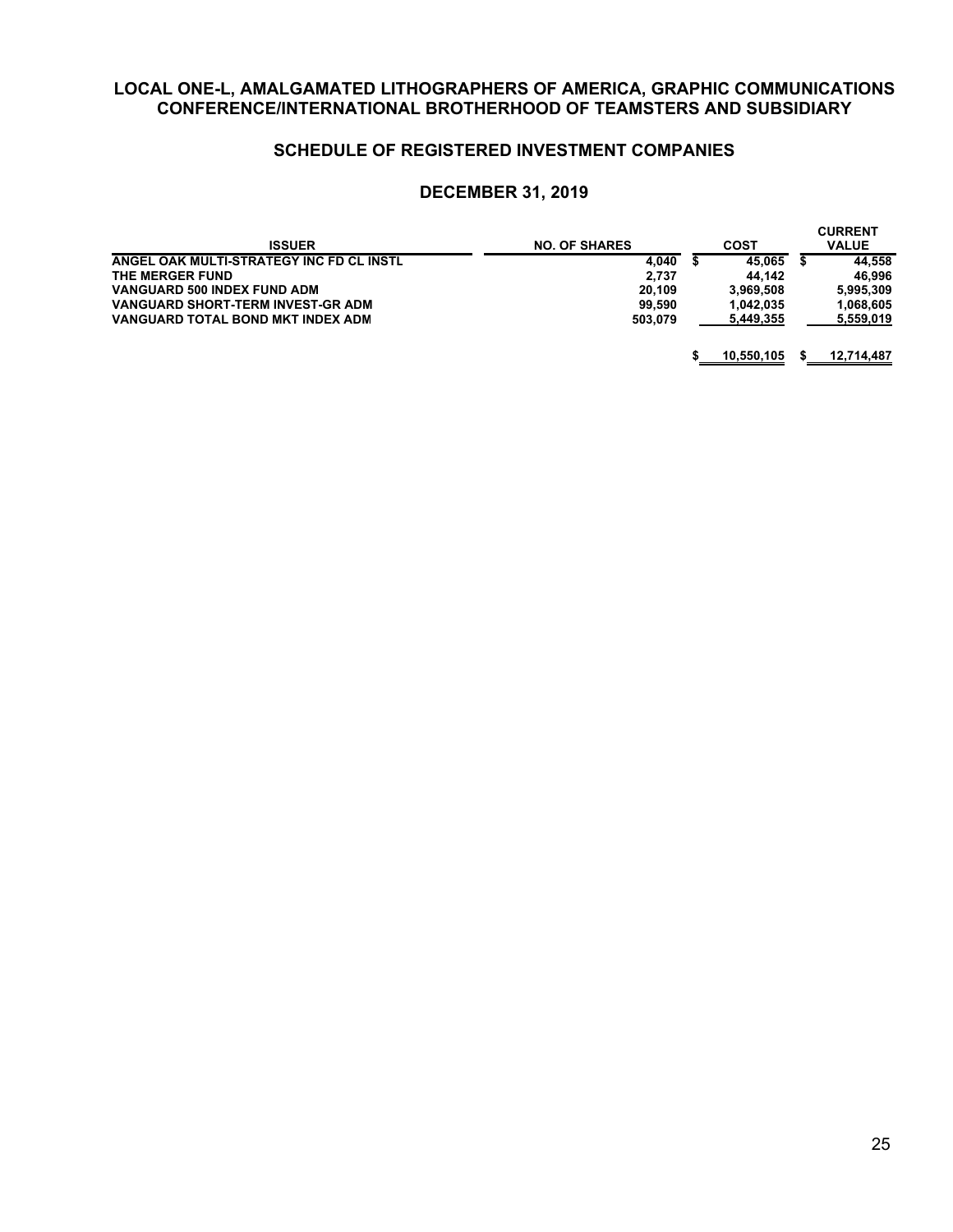#### **COMBINING STATEMENT OF FINANCIAL POSITION**

## **DECEMBER 31, 2019 AND 2018**

|                                |    |                     |  |                                          |     | 2019                                                |     |                    |     |            |     |              |
|--------------------------------|----|---------------------|--|------------------------------------------|-----|-----------------------------------------------------|-----|--------------------|-----|------------|-----|--------------|
|                                |    | <b>General Fund</b> |  | <b>Amalithone</b><br><b>Realty Corp.</b> |     | <b>Grantor Trust</b><br>of Local One,<br><b>ALA</b> |     | <b>Elimination</b> |     | Total      |     | 2018         |
| <b>Assets</b>                  |    |                     |  |                                          |     |                                                     |     |                    |     |            |     |              |
| <b>Current assets</b>          |    |                     |  |                                          |     |                                                     |     |                    |     |            |     |              |
| Cash and cash equivalents      | \$ | $(63, 242)$ \$      |  | 303,442                                  | -SG | 380,300 \$                                          |     |                    | \$  | 620,500    | \$. | 916,098      |
| Investments - at fair value    |    | 20,125              |  |                                          |     | 24,322,969                                          |     |                    |     | 24,343,094 |     | 21,272,306   |
| <b>Receivables</b>             |    |                     |  |                                          |     |                                                     |     |                    |     |            |     |              |
| Members dues and assessments   |    | 42,000              |  |                                          |     |                                                     |     |                    |     | 42,000     |     | 66,000       |
| Accrued interest and dividends |    |                     |  |                                          |     | 25,800                                              |     |                    |     | 25,800     |     | 23,560       |
| Related organizations          |    |                     |  |                                          |     |                                                     |     |                    |     |            |     | 506,947      |
| Other                          |    |                     |  | 15,926                                   |     |                                                     |     |                    |     | 15,926     |     | 147,474      |
| Prepaid expenses               |    | 2,058               |  | 383,021                                  |     |                                                     |     |                    |     | 385,079    |     | 336,948      |
| Deferred leasing commissions   |    |                     |  | 110,347                                  |     |                                                     |     |                    |     | 110,347    |     | 133,204      |
| <b>Total current assets</b>    |    | 941                 |  | 812,736                                  |     | 24,729,069                                          |     |                    |     | 25,542,746 |     | 23,402,537   |
| Property and equipment - net   |    | 10,686              |  | 1,898,852                                |     |                                                     |     |                    |     | 1,909,538  |     | 1,500,076    |
| <b>Total assets</b>            |    | 11,627              |  | 2,711,588                                |     | \$24,729,069                                        | \$. |                    | SS. | 27,452,284 |     | \$24,902,613 |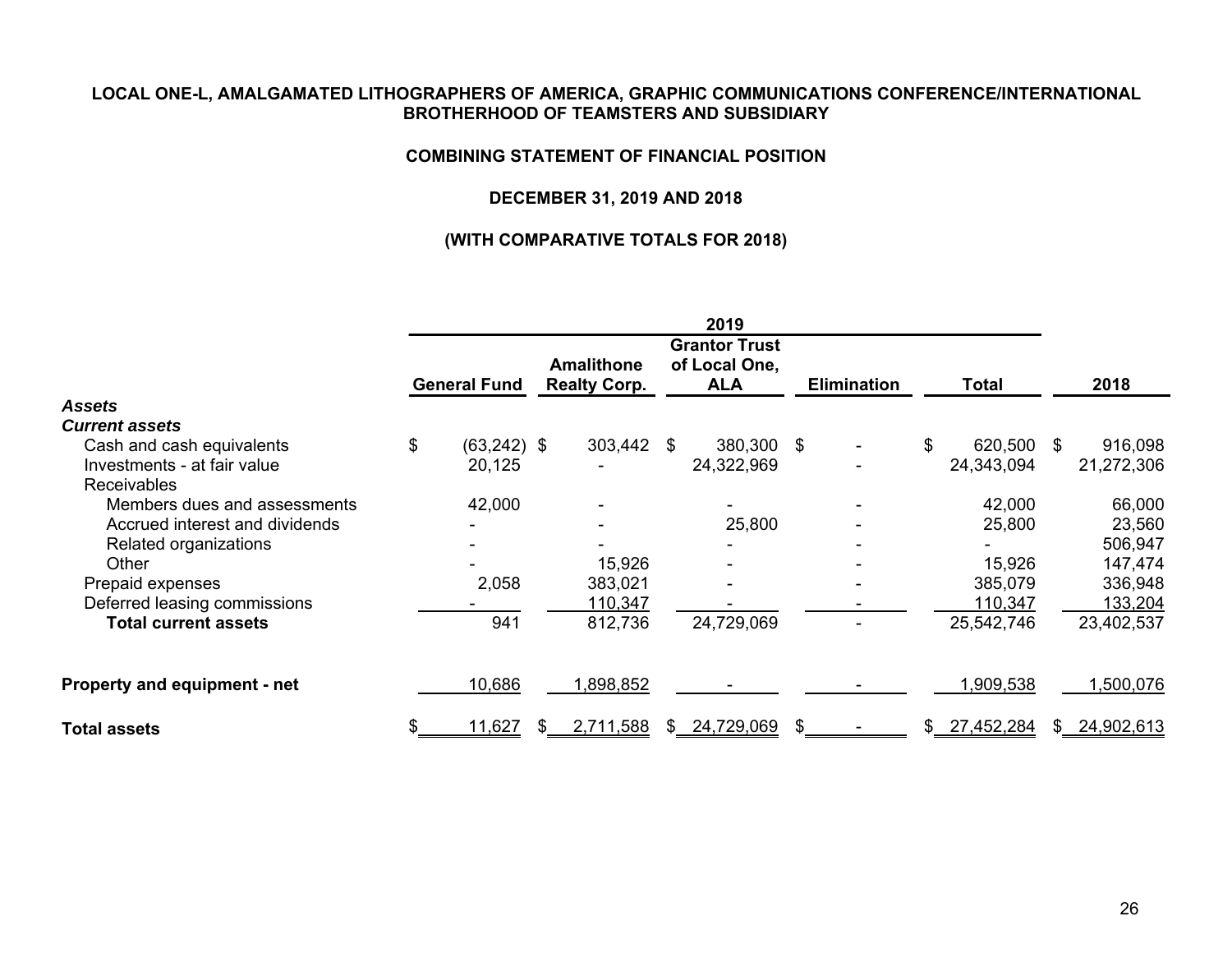#### **COMBINING STATEMENT OF FINANCIAL POSITION**

## **DECEMBER 31, 2019 AND 2018**

|                                          |                     |                                          | 2019                                                |                    |               |                   |
|------------------------------------------|---------------------|------------------------------------------|-----------------------------------------------------|--------------------|---------------|-------------------|
|                                          | <b>General Fund</b> | <b>Amalithone</b><br><b>Realty Corp.</b> | <b>Grantor Trust</b><br>of Local One,<br><b>ALA</b> | <b>Elimination</b> | <b>Total</b>  | 2018              |
| <b>Liabilities and Net Assets</b>        |                     |                                          |                                                     |                    |               |                   |
| <b>Current liabilities</b>               |                     |                                          |                                                     |                    |               |                   |
| Accounts payable and accrued expenses \$ | 183,527 \$          | 31,854                                   | $7,150$ \$<br>\$                                    |                    | \$<br>222,531 | \$<br>221,939     |
| Related organizations                    | 83,687              | 4,001                                    |                                                     |                    | 87,688        |                   |
| Withdrawal liability - current           | 95,792              |                                          |                                                     |                    | 95,792        | 95,792            |
| Tenants' security deposits               |                     | 114,300                                  |                                                     |                    | 114,300       | 114,300           |
| <b>Total current liabilities</b>         | 363,006             | 150,155                                  | 7,150                                               |                    | 520,311       | 432,031           |
| Withdrawal liability - long-term         | 1,496,866           |                                          |                                                     |                    | 1,496,866     | 1,496,866         |
| <b>Other liabilities</b>                 | 25,000              |                                          |                                                     |                    | 25,000        | 23,000            |
| <b>Total liabilities</b>                 | ,884,872            | 150,155                                  | 7,150                                               |                    | 2,042,177     | ,951,897          |
| <b>Net assets</b>                        |                     |                                          |                                                     |                    |               |                   |
| Without restrictions                     | (1,873,245)         |                                          |                                                     |                    | (1,873,245)   | (766, 357)        |
| With restrictions                        |                     | 2,561,433                                | 24,721,919                                          |                    | 27,283,352    | 23,717,073        |
| <b>Total net assets</b>                  | (1,873,245)         | 2,561,433                                | 24,721,919                                          |                    | 25,410,107    | 22,950,716        |
| <b>Total liabilities and net assets</b>  | 11,627              | 2,711,588<br>SS.                         | 24,729,069<br>\$.                                   | S.                 | \$27,452,284  | \$.<br>24,902,613 |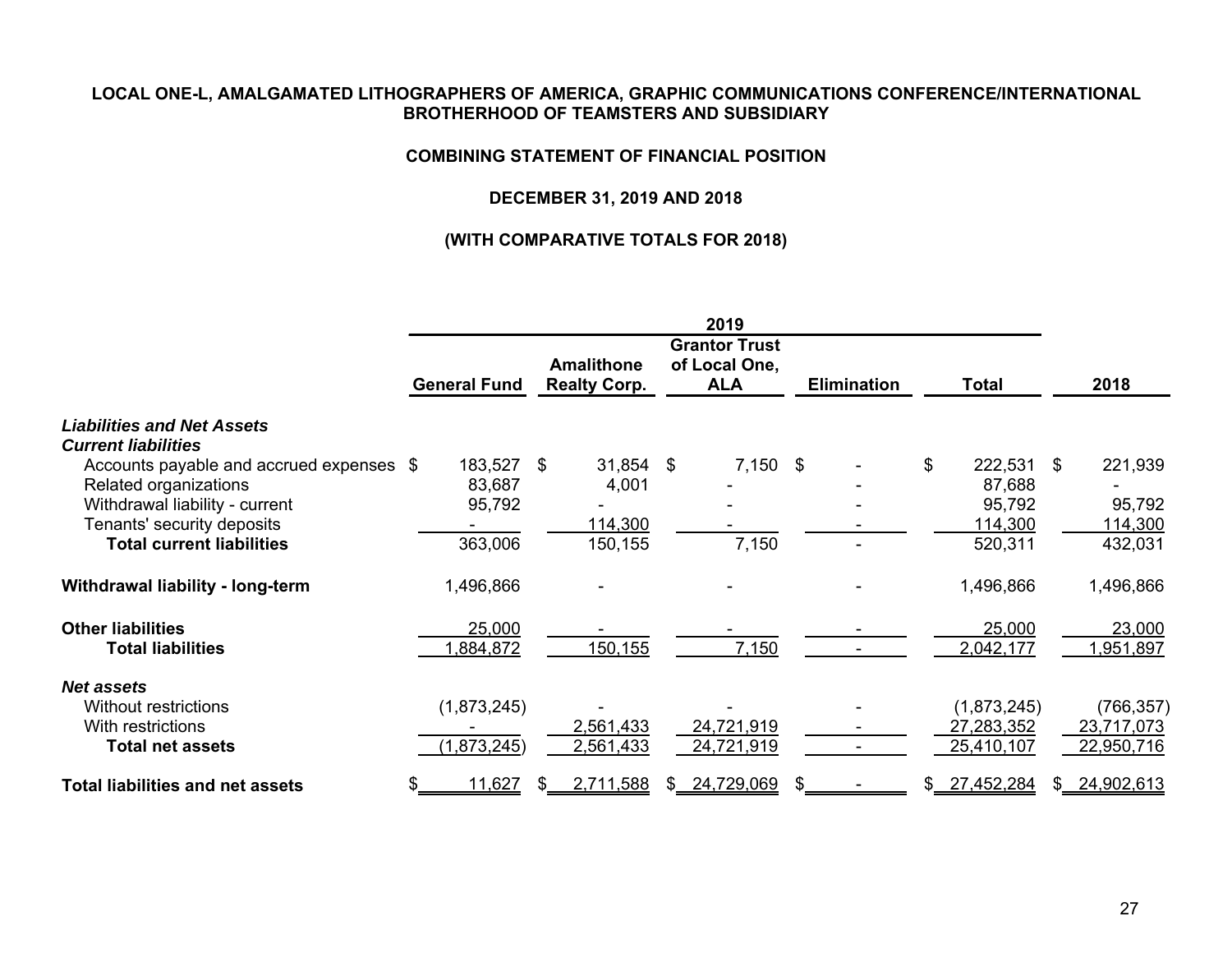#### **COMBINING STATEMENT OF ACTIVITIES**

## **YEAR ENDED DECEMBER 31, 2019**

|                                  |    |                     |  |                                          |     | 2019                                                |    |                    |              |             |      |             |
|----------------------------------|----|---------------------|--|------------------------------------------|-----|-----------------------------------------------------|----|--------------------|--------------|-------------|------|-------------|
|                                  |    | <b>General Fund</b> |  | <b>Amalithone</b><br><b>Realty Corp.</b> |     | <b>Grantor Trust</b><br>of Local One,<br><b>ALA</b> |    | <b>Elimination</b> | <b>Total</b> |             | 2018 |             |
| <b>Revenue and Support</b>       |    |                     |  |                                          |     |                                                     |    |                    |              |             |      |             |
| Members dues and assessments     | \$ | 381,084 \$          |  |                                          | \$  |                                                     | \$ |                    | \$           | 381,084     | -\$  | 409,072     |
| Net investment income            |    | 1,250               |  | 2,289                                    |     | 4,120,892                                           |    |                    |              | 4,124,431   |      | (356, 950)  |
| Rent                             |    |                     |  | 2,848,305                                |     |                                                     |    | (156, 072)         |              | 2,692,233   |      | 2,795,537   |
| Other                            |    | 4,178               |  | 40,400                                   |     |                                                     |    |                    |              | 44,578      |      | 26,459      |
| <b>Total revenue and support</b> |    | 386,512             |  | 2,890,994                                |     | 4,120,892                                           |    | (156, 072)         |              | 7,242,326   |      | 2,874,118   |
| <b>Expenses</b>                  |    |                     |  |                                          |     |                                                     |    |                    |              |             |      |             |
| Program services                 |    | 3,008,419           |  | 802,836                                  |     |                                                     |    | (104, 570)         |              | 3,706,685   |      | 3,462,738   |
| Management and general           |    | 709,467             |  | 418,285                                  |     |                                                     |    | (51, 502)          |              | 1,076,250   |      | 945,249     |
| <b>Total expenses</b>            |    | 3,717,886           |  | 1,221,121                                |     |                                                     |    | (156, 072)         |              | 4,782,935   |      | 4,407,987   |
| <b>Change in net assets</b>      |    | (3,331,374)         |  | 1,669,873                                |     | 4,120,892                                           |    |                    |              | 2,459,391   |      | (1,533,869) |
| Net assets                       |    |                     |  |                                          |     |                                                     |    |                    |              |             |      |             |
| Beginning of year                |    | (766, 357)          |  | 2,391,560                                |     | 21,325,513                                          |    |                    |              | 22,950,716  |      | 24,484,585  |
| Transfer out                     |    | (75, 514)           |  | (1,500,000)                              |     | (800,000)                                           |    |                    |              | (2,375,514) |      | (3,327,142) |
| Transfer in                      |    | 2,300,000           |  |                                          |     | 75,514                                              |    |                    |              | 2,375,514   |      | 3,327,142   |
| End of year                      |    | (1,873,245)         |  | 2,561,433                                | \$. | 24,721,919                                          |    |                    | \$           | 25,410,107  |      | 22,950,716  |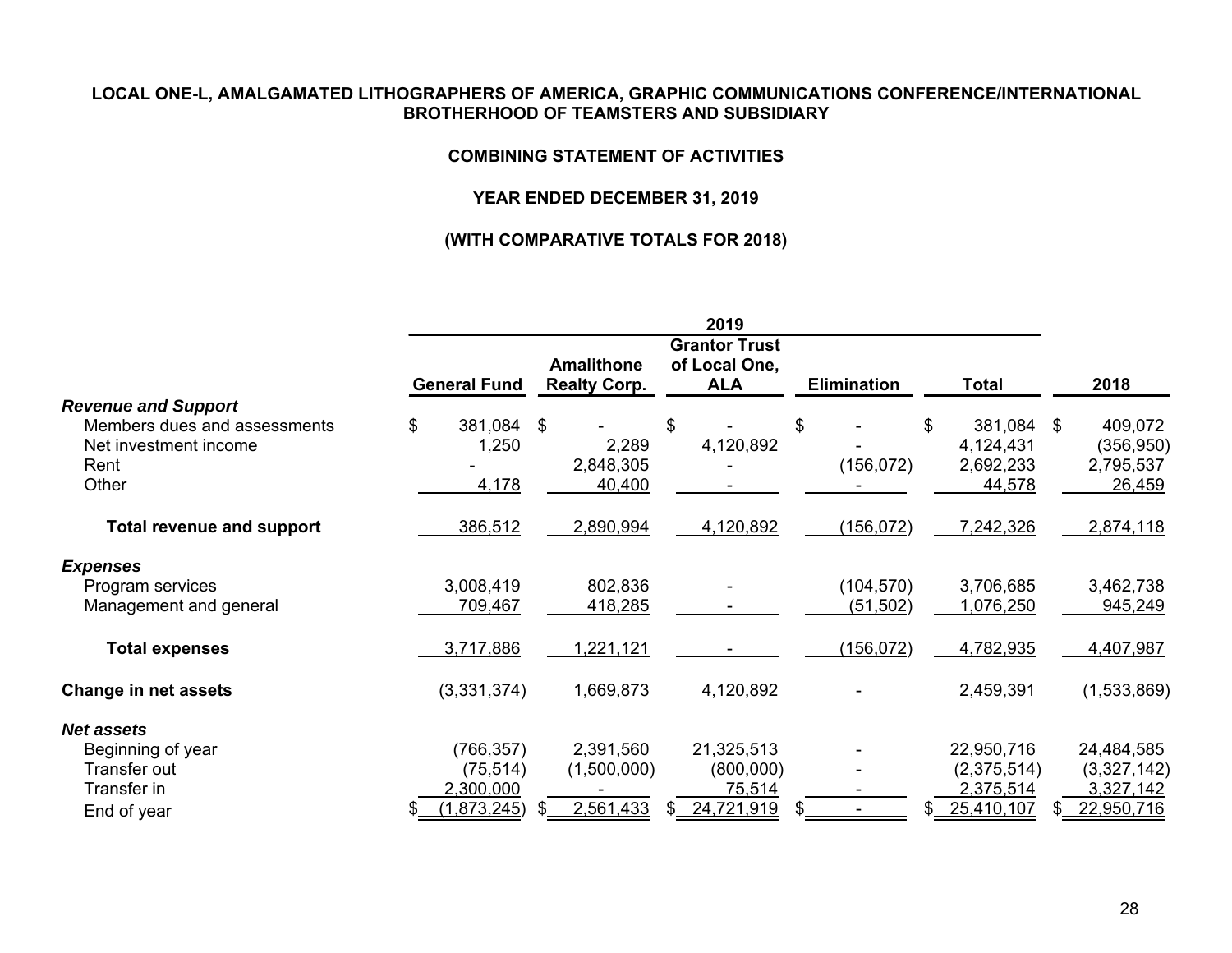#### **COMBINING SCHEDULES OF EXPENSES**

## **YEAR ENDED DECEMBER 31, 2019**

|                                    | 2019                |           |                                          |         |                                                     |  |                    |            |              |           |                 |
|------------------------------------|---------------------|-----------|------------------------------------------|---------|-----------------------------------------------------|--|--------------------|------------|--------------|-----------|-----------------|
|                                    | <b>General Fund</b> |           | <b>Amalithone</b><br><b>Realty Corp.</b> |         | <b>Grantor Trust</b><br>of Local One,<br><b>ALA</b> |  | <b>Elimination</b> |            | <b>Total</b> |           | 2018            |
|                                    |                     |           |                                          |         |                                                     |  |                    |            |              |           |                 |
| Payroll and allowances             | \$                  | 1,775,349 | -\$                                      |         | \$                                                  |  | \$                 |            | \$           | 1,775,349 | \$<br>1,810,771 |
| Payroll taxes                      |                     | 131,387   |                                          |         |                                                     |  |                    |            |              | 131,387   | 134,795         |
| Employee benefits                  |                     | 499,942   |                                          |         |                                                     |  |                    |            |              | 499,942   | 468,721         |
| Occupancy                          |                     | 156,072   |                                          |         |                                                     |  |                    | (156, 072) |              |           |                 |
| <b>Utilities</b>                   |                     | 7,709     |                                          | 40,814  |                                                     |  |                    |            |              | 48,523    | 56,059          |
| Real estate taxes                  |                     | 12,182    |                                          | 478,850 |                                                     |  |                    |            |              | 491,032   | 467,856         |
| Building maintenance and repairs   |                     | 24,543    |                                          | 163,366 |                                                     |  |                    |            |              | 187,909   | 127,930         |
| Telephone                          |                     | 27,879    |                                          | 1,856   |                                                     |  |                    |            |              | 29,735    | 29,106          |
| Lithography                        |                     | 16,468    |                                          |         |                                                     |  |                    |            |              | 16,468    | 28,298          |
| Postage                            |                     | 14,390    |                                          |         |                                                     |  |                    |            |              | 14,390    | 24,000          |
| Office                             |                     | 79,819    |                                          | 12,047  |                                                     |  |                    |            |              | 91,866    | 107,276         |
| Legal                              |                     | 76,949    |                                          | 13,106  |                                                     |  |                    |            |              | 90,055    | 212,111         |
| Accounting                         |                     | 85,000    |                                          |         |                                                     |  |                    |            |              | 85,000    | 87,000          |
| Consulting                         |                     | 75,844    |                                          |         |                                                     |  |                    |            |              | 75,844    | 63,364          |
| Insurance                          |                     | 40,164    |                                          | 76,257  |                                                     |  |                    |            |              | 116,421   | 94,436          |
| Auto                               |                     | 33,107    |                                          |         |                                                     |  |                    |            |              | 33,107    | 29,347          |
| Conferences and meetings           |                     | 67,379    |                                          |         |                                                     |  |                    |            |              | 67,379    | 66,078          |
| Per capita taxes                   |                     | 161,854   |                                          |         |                                                     |  |                    |            |              | 161,854   | 150,658         |
| Ads, journals and participations   |                     | 10,451    |                                          |         |                                                     |  |                    |            |              | 10,451    | 10,060          |
| Equipment rental                   |                     | 29,745    |                                          |         |                                                     |  |                    |            |              | 29,745    | 30,657          |
| Real estate commissions            |                     |           |                                          | 22,857  |                                                     |  |                    |            |              | 22,857    | 22,857          |
| Member benefits                    |                     | 147,022   |                                          |         |                                                     |  |                    |            |              | 147,022   | 126,944         |
| Withdrawal liability               |                     | 130,573   |                                          |         |                                                     |  |                    |            |              | 130,573   | 95,791          |
| Member assistance program - active |                     | 437,500   |                                          |         |                                                     |  |                    |            |              | 437,500   | 407,400         |